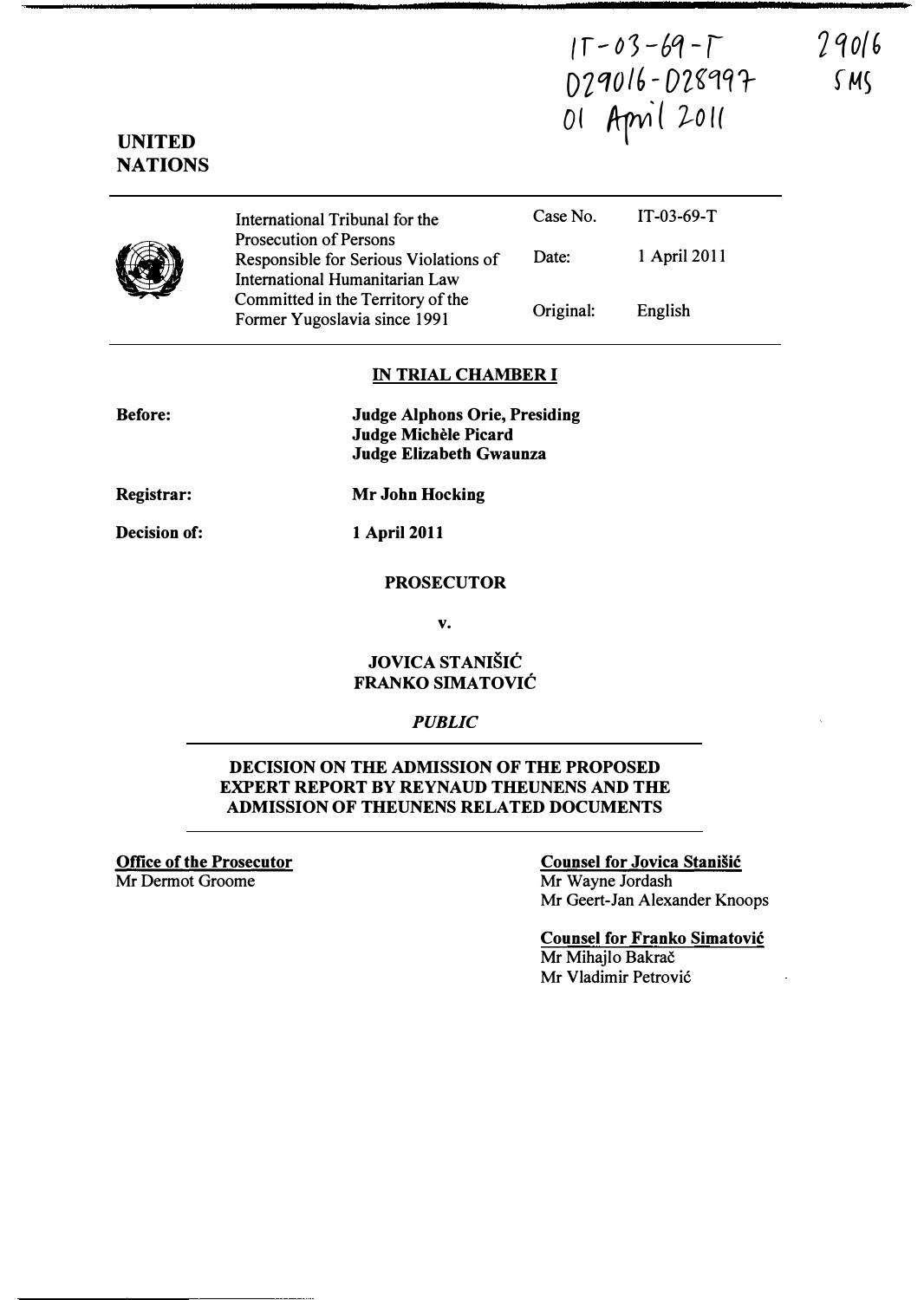# I. PROCEDURAL HISTORY AND SUBMISSIONS OF THE PARTIES

1. On 2 July 2007, the Prosecution filed the proposed expert report of witness Reynaud Theunens entitled "Military aspects of the role of Jovica Stanisic and Franko Simatovic in the conflict in Croatia and Bosnia-Herzegovina ('BiH') (91-95)" ("Report"), together with a list of all documents referenced therein.<sup>1</sup> On 21 October 2010, the Prosecution filed a final version of the chart of exhibits associated to the Report? Between 26 October and 3 November 2010, the Chamber heard the testimony of Theunens.<sup>3</sup>

#### A. Report

2. The Chamber has already set out part of the procedural history regarding the Report in its decision of 11 March 2011 ("Disclosure Decision"), and hereby refers to it.<sup>4</sup>

3. The Prosecution tendered the Report on 26 October 2010.<sup>5</sup>

4. The Stanisic Defence initially indicated that it might object to the Report on the basis of Theunens' involvement with the *Stanisic and Simatovic* case and the impact this could have had on his impartiality (and therefore the reliability of his conclusions), the admissibility of the Report, and

 $\mathbf{1}$ Prosecution's Submission of the Expert Report of Reynaud Theunens Pursuant to Rule 94 bis With Annexes A and B, 2 July 2007. On 13 August 2010, the Prosecution filed the Prosecution Further Notification of Exhibits Associated to the Report of Reynaud Theunens, Motion to Add Updated CV, and Request for Pre-Assignment of Exhibit Numbers (Confidential) ("Prosecution Filing of 13 August 2010"), in which it also requested preassignment of exhibit numbers to documents referenced in the Report. On 16 September 2010, the Chamber informed the parties through an informal communication that the request for pre-assignment of exhibit numbers was granted. This decision was put on the record on 20 September 2010, T. 7404. On 23 September 2010, the Prosecution filed its Prosecution Submission of Updated Theunens Chart for Pre-Assignment of Exhibit Numbers (Confidential). The next day, the Registry filed an Internal Memo informing the Chamber and the Parties of the preassigned exhibits numbers. For ease of reference, the Chamber will in this decision, where possible, refer to the preassigned exhibits numbers rather than the 65 ter numbers.

<sup>2</sup>  Prosecution Submission of Chart of Exhibits Associated to the Theunens Report, 21 October 2010 (Confidential). At the time of filing the submission, the Prosecution had not yet received comments from the Stanišić Defence and the Simatović Defence for inclusion in the chart.

Theunens was originally scheduled to testify in the week commencing 27 September 2010. On 6 September 2010, the Simatovi6 Defence filed the Defence Request for Postponement of the Testimony of Prosecution Expert Witness Reynaud Theunens. On 7 September 2010, the Chamber informed the parties through an informal communication that the deadline for response to this request was shortened to Friday, 10 September 2010. On 8 September 2010, the Prosecution filed a Prosecution Response to Defence Request for Postponement of the Testimony of Prosecution Expert Witness Reynaud Theunens, wherein it requested that the Chamber deny the request for postponement. On 10 September 2010, the Stanišić Defence Joinder to Simatović's Defence Request for Postponement of the Testimony of Prosecution Expert Witness Reynaud Theunens was filed. On 17 September 2010, following an informal meeting with the parties on 16 September 2010 in relation to the scheduling of Theunens and other matters, the Chamber informed the parties through an informal communication that it had decided that Theunens' testimony should not be bifurcated and also should not take place earlier than the last week of October 2010.

 $\ddot{4}$ Decision on Stanišić Request for Order of Disclosure of Materials Related to the Admissibility of the Expert Report of Reynaud Theunens, 11 March 2011, paras 2-4.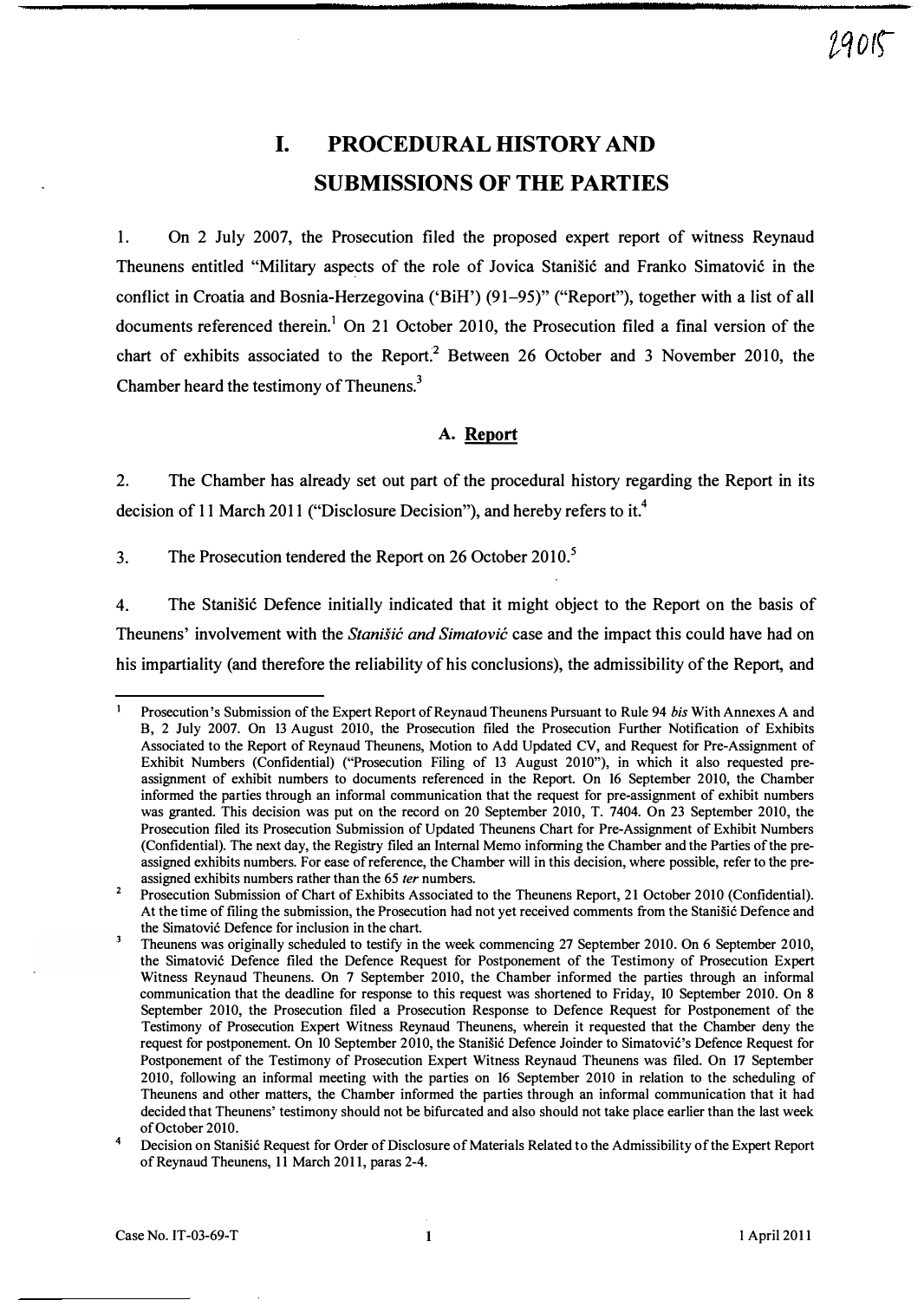the weight, if any, to be given to the Report if admitted.<sup>6</sup> However, following the issuance of the Disclosure Decision, which denied the Stanišić Defence request for an order of disclosure of certain additional Theunens related materials, the Stanišić Defence withdrew its objection to the Report, submitting that "it [had] been deprived of the material that might have allowed a challenge to the admissibility of Theunens report (P1575 MFI)".<sup>7</sup> The Stanišić Defence did not request certification to appeal the Disclosure Decision.

5. When the Report was tendered, the Simatovi6 Defence indicated it might make submissions regarding the Report's admissibility after cross-examination of Theunens.<sup>8</sup> The Simatović Defence did not make any such submissions.<sup>9</sup>

#### B. Theunens Related Documents

6. During Theunens' testimony, the Prosecution tendered documents referenced in the Report that were not opposed by either Defence, and the Chamber admitted the documents into evidence.<sup>10</sup> The Chamber invited the parties to submit a spreadsheet containing their comments on the remaining  $-$  disputed  $-$  documents sought to be tendered in relation to Theunens' testimony.<sup>11</sup>

7. On 24 November 2010, the Prosecution filed a spreadsheet listing the 70 disputed Prosecution documents ("Prosecution Proffered Documents") with comments from the parties and requested the Chamber to admit them.<sup>12</sup> On the same day, the Stanistic Defence also separately filed its objection to these documents.<sup>13</sup> Through an informal communication on the same day, the Stanišić Defence informed the Chamber and the parties that at this stage it did not seek to tender any of the documents it had used with Theunens. Still on 24 November 2010, the Simatović

T. 8057. See also T. 8771.

Stanišić Request for Order of Disclosure of Materials Related to the Admissibility of the Expert Report of Reynaud Theunens with Confidential Annexes, 15 February 2011, paras 12-14.

 $\overline{7}$ Stanišić Submissions on P1575 (MFI), 17 March 2011 ("Stanišić Submissions on P1575 (MFI)"), para. 6. The Stanišić Defence also informed the Chamber of its position through an informal communication on 11 March 2011. That same day, the Chamber requested the Stanišić Defence through an informal communication to put its position in a formal filing.

T. 8057-8058.

Additionally, the Chamber notes that on 22 November 2005, the Simatović Defence filed a Defence Notice Pursuant to Rule 94 his (B)(ii) and Notification of Defence Wish to Cross-Examine Prosecution Expert Witness with regard to Theunens. The notification did not challenge Theunens' qualifications or the Report.

 $\overline{0}$  T. 8083-8085, 8116-8118, 8276-8277.

<sup>&</sup>lt;sup>11</sup> T. 8750-8752. On 10 November 2010, the parties requested 14 additional days to file the spreadsheets, which the Chamber granted, T. 9053.

<sup>&</sup>lt;sup>12</sup> Prosecution Submission of Spreadsheet Containing List of Prosecution Theunens Exhibits With Comments of the Parties, 24 November 2010 (Confidential with Confidential Annex A) ("Prosecution Submission of 24 November 2010"). The Confidential Annex to the Prosecution Submission contains the spreadsheet listing the Prosecution Proffered Documents and comments of the parties ("Prosecution Spreadsheet").

<sup>&</sup>lt;sup>13</sup> Objection to Documents Tendered in Association with the Report of Reynaud Theunens, 24 November 2010 (Confidential) ("Stanišić Defence Objection"). The Chamber notes that the Stanišić Defence Objection makes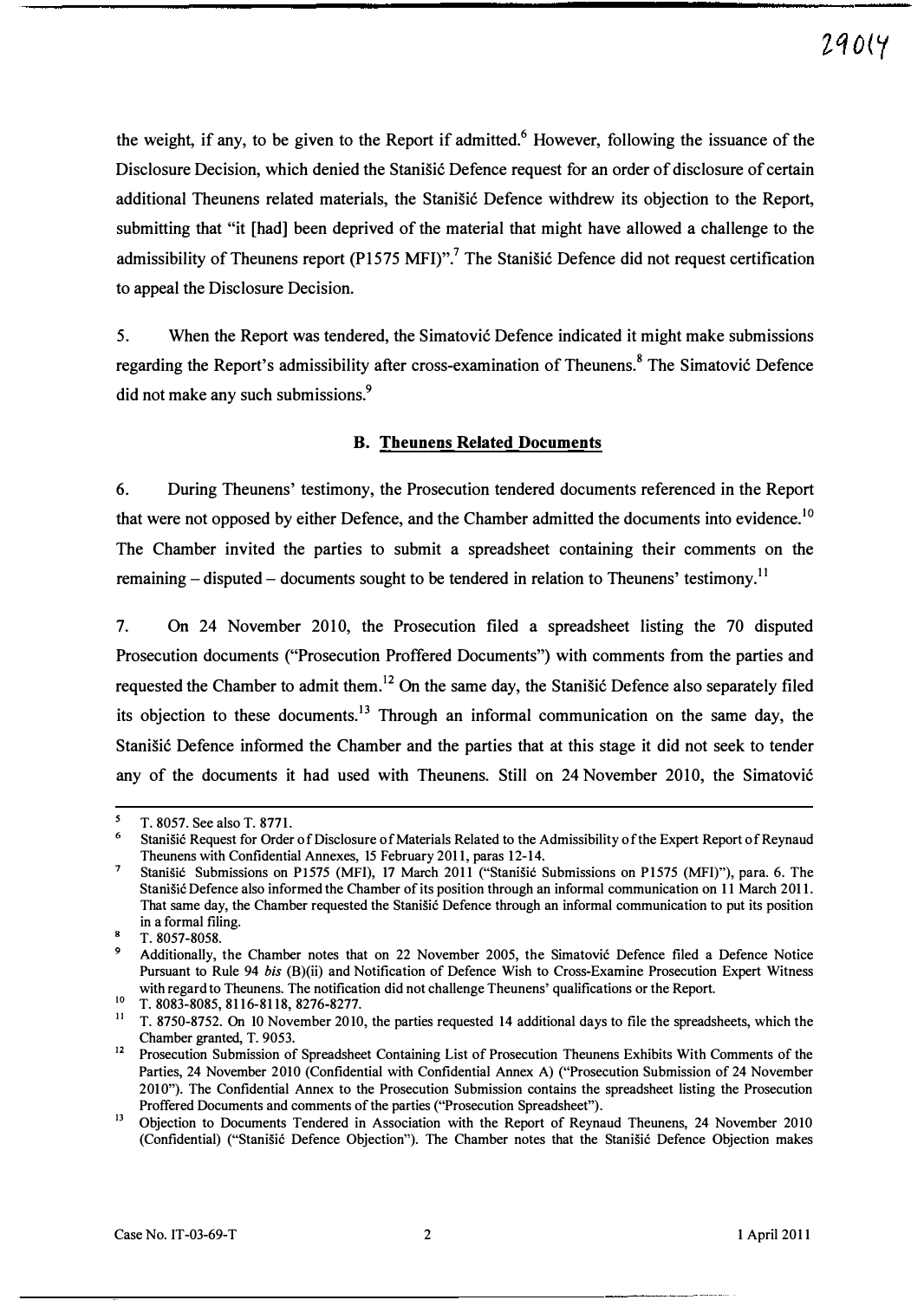Defence filed a spreadsheet listing 43 documents it had used during cross-examination of Theunens ("Simatovi6 Proffered Documents") with comments from the parties, and requested their admission. 14

8. On 3 February 2011, the Prosecution requested the Chamber to take into consideration when deciding on admission of MFI P1061, MFI P1075 and MFI P1080 - the observations of Witness JF-024 regarding their authenticity and relevance.<sup>15</sup> The Chamber granted the Defence until the next day to make any additional submissions in response.<sup>16</sup> On 4 February 2011, the Stanišić Defence informed the Chamber and the parties through an informal communication that it maintained its objections to MFI P106l and MFI PI075. The Simatovi6 Defence did not respond.

9. On 9 February 2011, the Chamber requested clarifications with regard to a number of the Proffered Documents.<sup>17</sup> The Prosecution and the Simatović Defence filed their submissions in response on 23 and 24 February 2011, respectively.<sup>18</sup>

#### a) Submissions Regarding Prosecution Proffered Documents

10. The Prosecution seeks admission of the Prosecution Proffered Documents based on the testimony and report of Theunens and pursuant to Rule 89(C) of the Rules of Procedure and Evidence ("Rules").<sup>19</sup> For some documents the Prosecution also seeks admission pursuant to Rule 94(B) of the Rules.<sup>20</sup> In addition to the 69 Prosecution Proffered Documents referenced in the Report, the Prosecution also seeks admission of a document it used during re-examination of

submissions regarding ten documents. The Chamber therefore understands the Stanišić Defence's submission in para. 2 that it objects to a total of eleven documents to be an error.

<sup>&</sup>lt;sup>14</sup> Simatovic Defence Request for Admission of Documents Used with Expert Witness Theunens, 24 November 2010 (Confidential) ("Simatovic Request"). The Annex to the Simatovic Request contains a spreadsheet listing the Simatovic Proffered Documents and the comments of the parties ("Simatovic Spreadsheet"). On 1 December 2010, the Chamber instructed the Registry to pre-assign exhibit numbers to any of the Prosecution Proffered Documents or Simatovic Proffered Documents (together "Proffered Documents") that had not yet been assigned such a number, T. 963 1-9632. On 6 December 2010, the Registry filed an Internal Memo informing the Chamber and the parties of the additional pre-assigned exhibits numbers. For ease of reference, the Chamber will in this decision, where possible, refer to the pre-assigned exhibits numbers rather than the 65 ter numbers.

<sup>&</sup>lt;sup>15</sup>T. 11007. Witness JF-024's observations regarding these documents are found in Ex. P2150.

<sup>&</sup>lt;sup>16</sup> T. 11021-11022. The Chamber clarified here that MFI P1080 had already been admitted pursuant to its Decision on the Prosecution's Revised First Motion for Admission of Exhibits from the Bar Table, filed on 3 February 2011.

<sup>&</sup>lt;sup>17</sup>The Chamber made this request through an informal communication, which was filed the following day; see Notice of Communication with the Parties Regarding Theunens Documents, 10 February 2011 ("Chamber Communication of 10 February 201 1"). During an out of court meeting on 18 February 201 1 between Chamber staff and the parties, the parties committed to a joint filing addressing the clarifications sought by the Chamber to be filed at the beginning of the week of 21 February 201l.

<sup>&</sup>lt;sup>18</sup> Prosecution Submission of Information Regarding Theunens Documents, 23 February 2011 ("Prosecution Submission of 23 February 201 1"); Simatovic Defence Submission Regarding Theunens Documents, 24 February 2011 ("Simatovic Defence Submission of 24 February 2011 "). The Simatovic Defence indicated in its submission that due to competing work obligations it was not able to meet the deadline agreed with the Prosecution to submit a joint filing, Simatović Defence Submission of 24 February 2011, para. 2.

Prosecution Submission of 24 November 2010, para. 2.<br>
<sup>19</sup><br>
<sup>19</sup>

Ibid.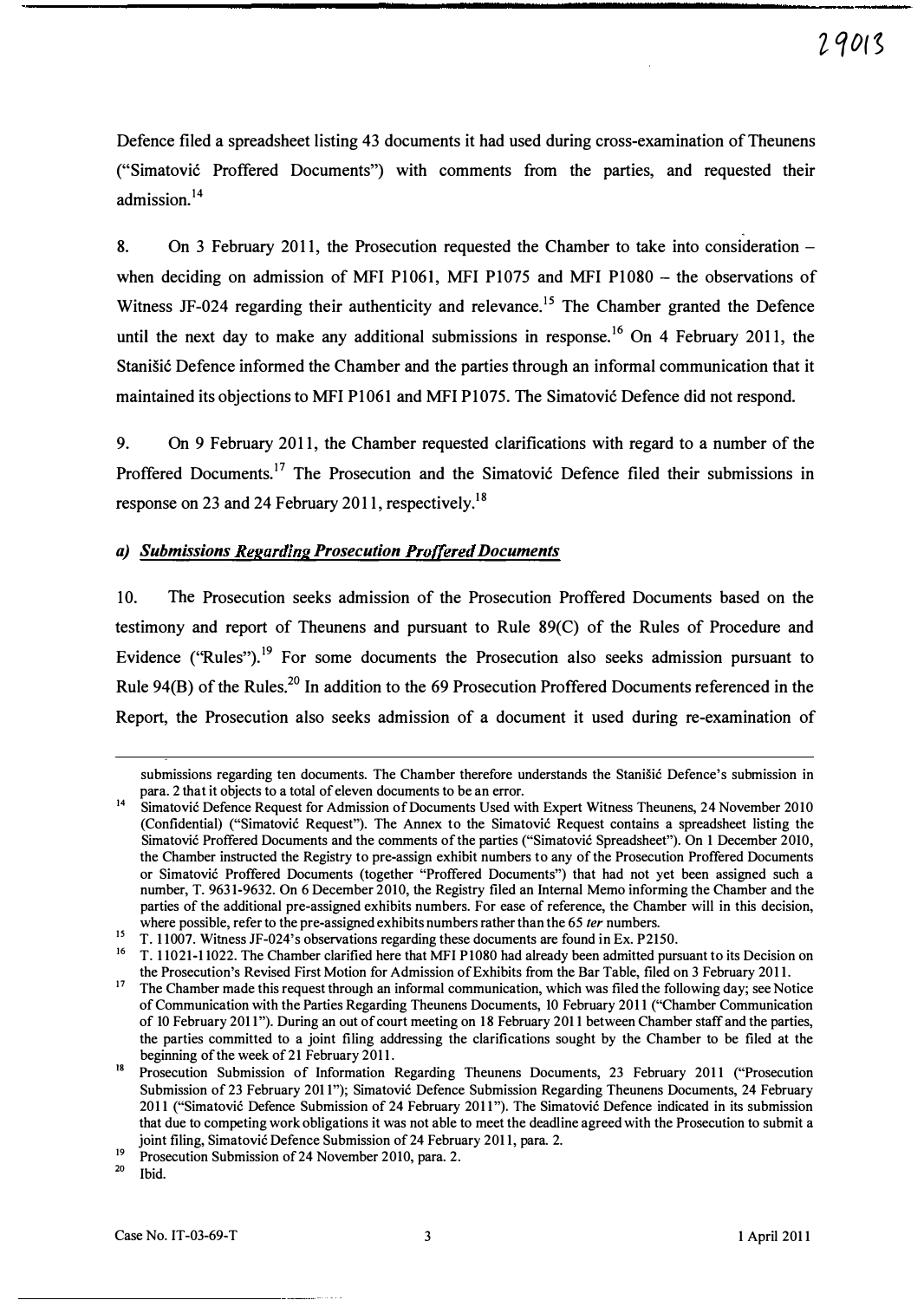Theunens.<sup>21</sup> Its detailed submissions as to each of the Prosecution Proffered Documents are contained in the Prosecution Spreadsheet.<sup>22</sup>

11. The Stanišić Defence objects to ten of the Prosecution Proffered Documents. It submits that they lack indicia of reliability or have indicia of unreliability;<sup>23</sup> there is insufficient information regarding their authenticity;<sup>24</sup> or they are irrelevant to the Indictment.<sup>25</sup> Further, the Stanišić Defence submits that one document is tantamount to a witness statement and therefore subject to Rule 92 bis of the Rules and inadmissible under Rule 89(C).<sup>26</sup> In the alternative, it argues that the document is insufficiently reliable to be admitted under Rule  $89(C)$ .<sup>27</sup>

12. The Simatović Defence objects to 64 of the Prosecution Proffered Documents on the basis, inter alia, of lack of authenticity, reliability and relevance. The Simatović Defence further argues that a number of documents are open source materials which are unreliable and inappropriate as a source for an expert witness. The detailed submissions regarding the admissibility of each document are contained in the Prosecution Spreadsheet.<sup>28</sup>

#### b) Submissions Regarding Simatovic Proffered Documents

13. The Simatovi6 Defence seeks admission of 43 documents. Its detailed submissions regarding their admissibility are contained in the Simatović Spreadsheet.<sup>29</sup>

14. The Prosecution submits objections to 19 of the Simatović Proffered Documents on the basis, *inter alia*, of lack of information as to the source of the documents,  $30$  as well as lack of reliability and relevance. The submissions are set out in detail in the Simatović Spreadsheet.<sup>31</sup>

15. The Stanišić Defence does not object to admission of the Simatović Proffered Documents.<sup>32</sup>

<sup>&</sup>lt;sup>21</sup> Prosecution Spreadsheet, p. 46.<br><sup>22</sup> Prosecution Spreadsheet, pr.  $2^{1}$ 

 $^{22}$  Prosecution Spreadsheet, pp. 2-46.<br> $^{23}$  On this ground, the Stepičié Defea

On this ground, the Stanišić Defence objects to the following documents: MFI P1061 and MFI P1075, Stanišić Defence Objection, paras 2, 4-24; Prosecution Spreadsheet, pp. 2, 5.

<sup>&</sup>lt;sup>24</sup> On this ground, the Stanišic Defence objects to the following documents: MFI P1069, MFI P979, MFI P1192, MFI P1080, MFI P1009, Stanisic Defence Objection, paras 2, 25-3 1; Prosecution Spreadsheet, pp. 4, 6-7, 9-10.

<sup>&</sup>lt;sup>25</sup> On this ground, the Stanisic Defence objects to the following documents: MFI P1305 and MFI P1304, Stanisic Defence Objection, paras 2, 35; Prosecution Spreadsheet, p. 15.

<sup>&</sup>lt;sup>26</sup> On this ground, the Stanisic Defence objects to the following document: MFI P1083, Stanisic Defence Objection, paras 2, 32-34; Prosecution Spreadsheet, p. 14.

<sup>&</sup>lt;sup>27</sup> Stanišić Defence Objection, para. 34.<br><sup>28</sup> Processution Spreadsheet, p.p. 2, 12, 13

<sup>&</sup>lt;sup>28</sup> Prosecution Spreadsheet, pp. 2-13, 17-45.<br><sup>29</sup> Simeteria Spreadsheet, pp. 1.21.

 $^{29}$  Simatović Spreadsheet, pp. 1-31.

These objections were also discussed in Court on a number of occasions, see T. 9484-9487, 10302, 10785-10789, 10908-1091 1, 10992-10994, 1 1079-11084, 1 1 157-1 1 161, 1 1252-1 1254, 1 1260-1126l.

<sup>&</sup>lt;sup>31</sup> Simatović Spreadsheet, pp. 2-5, 7-28.<br> $32 \text{ See Simatović S$ 

See Simatović Spreadsheet.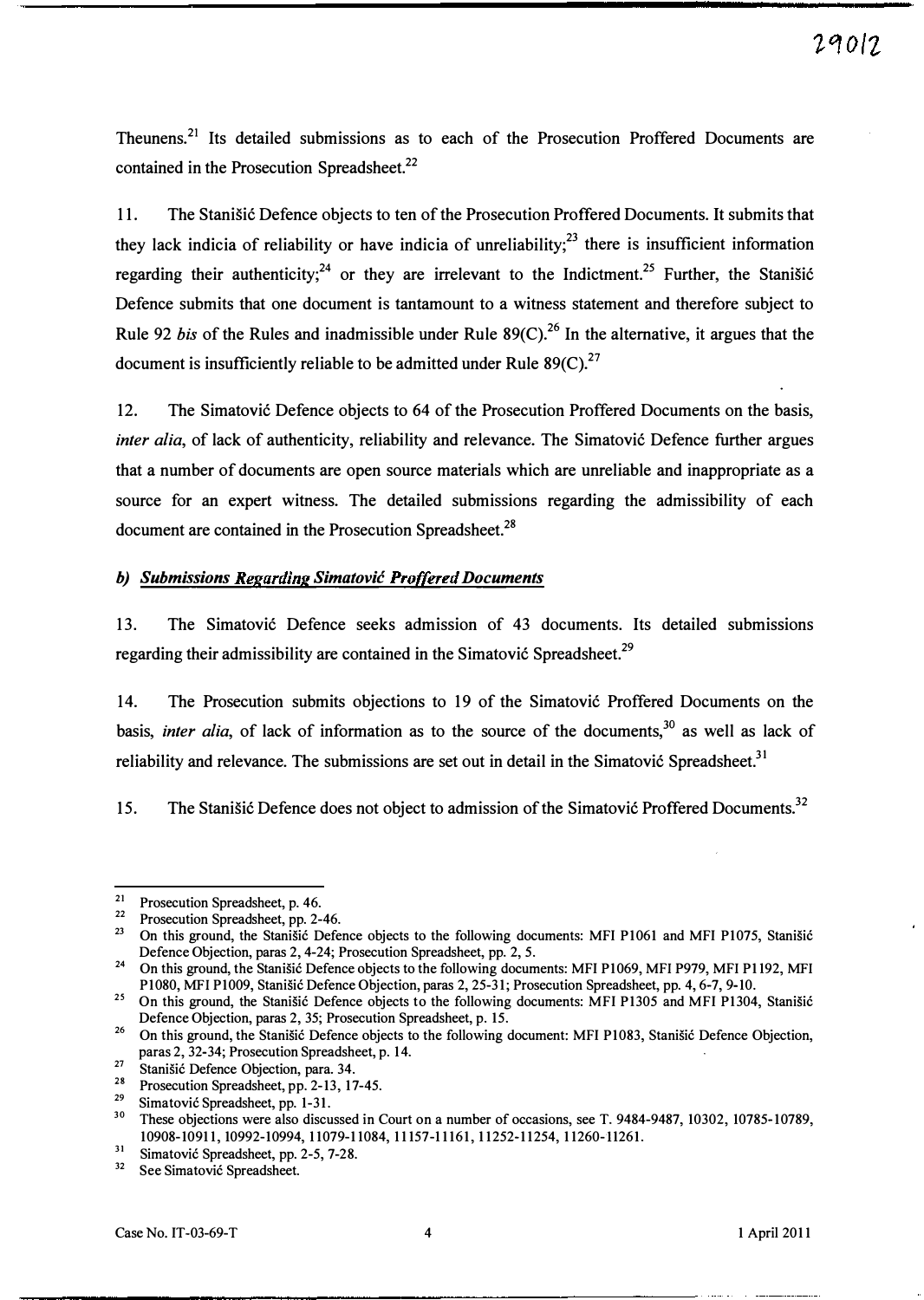# 11. APPLICABLE LAW

16. The Chamber recalls the applicable law governing admission of evidence under Rule 89(C) and regarding taking judicial notice of the authenticity of documentary evidence under Rule 94(B) as it has previously set out, and refers to  $it^{33}$ 

17. Rule 94 his governs testimony of expert witnesses:

(A) The full statement and/or report of any expert witness to be called by a party shall be disclosed within the time-limit prescribed by the Trial Chamber or by the pre-trial Judge.

(B) Within thirty days of disclosure of the statement and/or report of the expert witness, or such other time prescribed by the Trial Chamber or pre-trial Judge, the opposing party shall file a notice indicating whether:

(i) it accepts the expert witness statement and/or report; or

(ii) it wishes to cross-examine the expert witness; and

(iii) it challenges the qualifications of the witness as an expert or the relevance of all or parts of the statement and/or report and, if so, which parts.

18. The Rules do not provide a definition of an expert. However, other Trial Chambers have found that an expert witness is a person whom by virtue of some specialised knowledge, skill or training can assist the trier of fact to understand or determine an issue in dispute.<sup>34</sup> In determining whether a particular witness meets these criteria, the Chamber may take into account the witness's former and present employment and professional experience through reference to the witness's curriculum vitae as well as the witness's scholarly articles, publications or any other pertinent information about the witness.<sup>35</sup>

19. The fact that a witness has been involved in the investigation and preparation of the Prosecution or Defence case or is employed or paid by one party does not disqualify him or her as an expert witness or make the expert statement unreliable.<sup>36</sup> Concerns relating to the independence

<sup>&</sup>lt;sup>33</sup> See Decision on Prosecution Second Motion for Admission of Exhibits from the Bar Table, 10 March 2011,  $\frac{1}{34}$  paras 10-11.

Prosecutor v. Vlastimir Đorđević, Case No. IT-05-87/1-T, Decision on Defence Notice Under Rule 94 bis, 5 March 2009 ("Doraevic Decision"), para. 6; Prosecutor v. Pavle Strugar, Case No. IT-01-42-PT, Decision on the Defence Motions to Oppose Admission of Prosecution Expert Reports Pursuant to Rule 94 his, 1 April 2004, p. 4; Prosecutor v. Vidoje Blagojević and Dragan Jokić, Case No. IT-02-60-T, Decision on Prosecution's Motion for Admission of Expert Statements, 7 November 2003, para. 19; Prosecutor v. Stanislav Galic, Case No. IT-98-29-T, Decision Concerning the Expert Witnesses Ewa Tabeau and Richard Philipps, 3 July 2002, p. 1.

Borston Concerning the Expert with the corresponding the concernment of the 13-67-T, Decision on Expert Status of Bordevic Decision, para. 6; Prosecutor v. Vojislav Šešelj, Case No. IT-03-67-T, Decision on Expert Status of Reynaud Theunens, 19 February 2008 ("Šešelj Decision"), para. 28.

<sup>&</sup>lt;sup>36</sup> Dordević Decision, para. 7; Prosecutor v. Momčilo Perišić, Case No. IT-04-91-T, Decision on Defence Motion to Exclude the Expert Report of Morten Torkildsen, 30 October 2008 ("Perisic Decision"), para. 9; Seselj Decision, para. 29; see also Prosecutor v. Radoslav Braanin, Case No. IT-99-36-T, Decision on Prosecution's Submission of Statement of Expert Witness Ewan Brown, 3 June 2003 ("Brdanin Decision"), p. 4.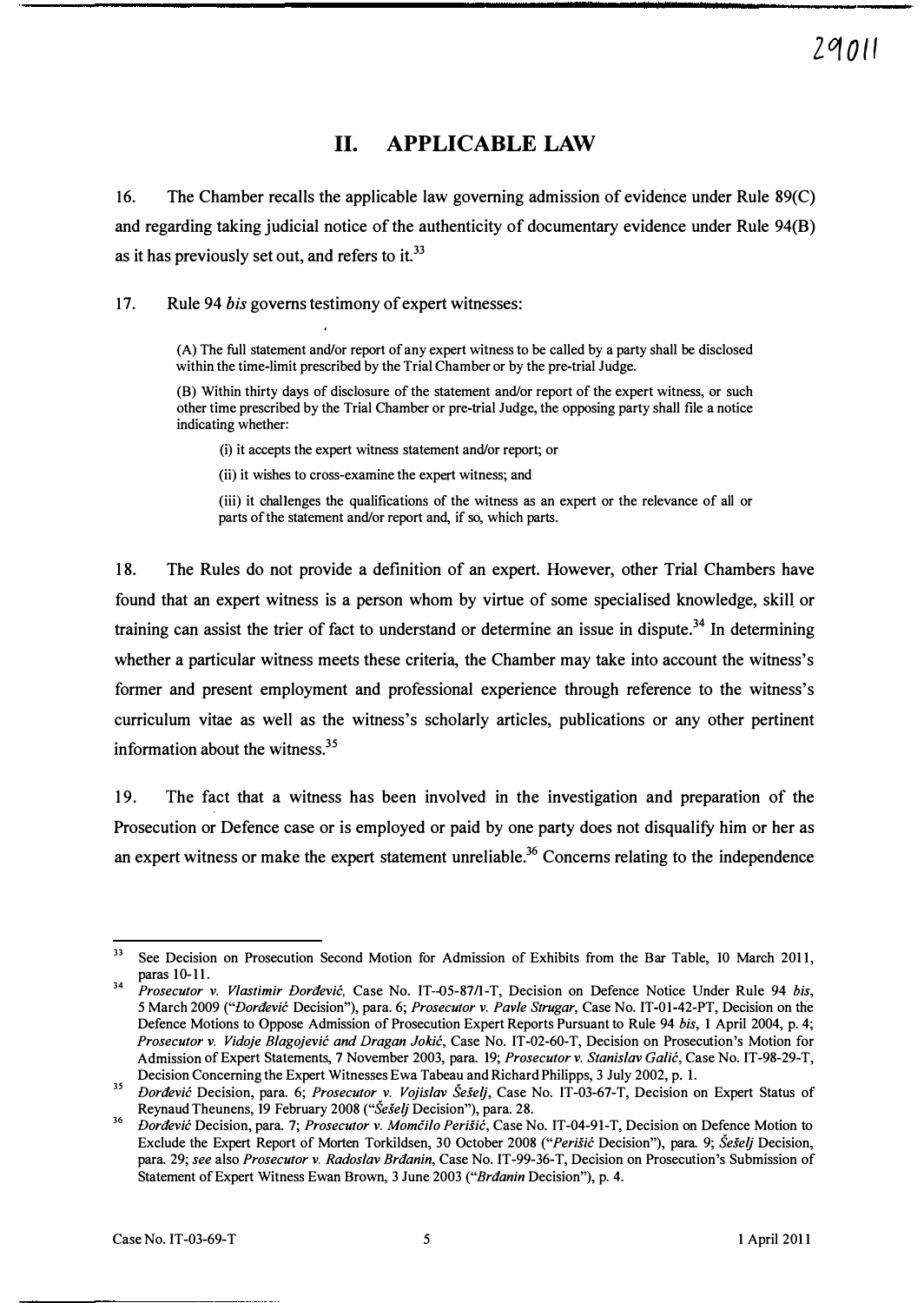and impartiality of an expert witness are ordinarily matters of weight rather than admissibility.<sup>37</sup> They can be appropriately dealt with in cross-examination of the witness.<sup>38</sup>

## Ill. DISCUSSION

#### A. Report

20. Based on his *curriculum vitae*, it is clear that Theunens has ample experience in the analysis and assessment of military information.<sup>39</sup> Between 1988 and 1992 Theunens worked in the Belgian Armed Forces.<sup>40</sup> From 1992 until May 2000, he worked in various capacities for the Belgian Ministry of Defence analysing political, military and economic developments in the Former Yugoslavia at an operational and strategic level.<sup>41</sup> Furthermore, from April 2001 to June 2009, Theunens was employed by the Office of the Prosecutor of this Tribunal as intelligence analyst and part of the Military Analysis Team.<sup>42</sup> He testified and his reports were admitted in several cases before this Tribunal.<sup>43</sup> For the foregoing reasons, the Chamber is satisfied Theunens qualifies as an expert witness.

21. The Chamber now turns to the admissibility of the Report.

22. The Report is clearly relevant to issues central to the case. Amongst others, it deals with the military aspects of the role of the Accused in the conflict in the Republic of Croatia ("Croatia") and Bosnia-Herzegovina ("BiH"). The Report also examines the structure of the armed forces of the F ederal Republic of Yugoslavia, the command and control doctrine (over and within the armed forces), and discipline. It further provides an analysis of the role of Serb volunteer and/or paramilitary groups in the conflict in Croatia and BiH.

23. In determining the probative value of the Report, the Chamber recalls that there are no indications of undue influence on Theunens in the preparation of the Report.<sup>44</sup> During crossexamination, the Defence questioned Theunens on the extent of his involvement in the Stanisic and

<sup>&</sup>lt;sup>37</sup> Dorđević Decision, para. 7; Prosecutor v. Vujadin Popović et al., Case No. IT-05-88-AR73.2, Decision on Joint Defence Interlocutory Appeal Concerning the Status of Richard Butler as an Expert Witness, 30 January 2008, para. 22; see also Perisic Decision, para. 9; Brdanin Decision, p. 4.

<sup>&</sup>lt;sup>38</sup> Dordević Decision, para. 7; Prosecutor v. Ljube Boškoski and Johan Tarčulovski, Case No. IT-04-82-T, Decision on Motion to Exclude the Prosecution's Proposed Evidence of Expert Bezruchenko and His Report, 17 May 2007, para. 8; see also Šešelj Decision, para. 29; Brđanin Decision, p. 4.

<sup>39</sup>Ex. P1574. See also T. 8049-8050, 8142-8147.

 $^{40}$  Ex. P1574. See also T. 8049-8050.

<sup>41</sup>Ibid.

 $\frac{42}{43}$ <sup>2</sup>Ibid.

 $\frac{43}{44}$  Ex. P1574, p. 3; T. 8050-8051.

See Disclosure Decision, para. 25.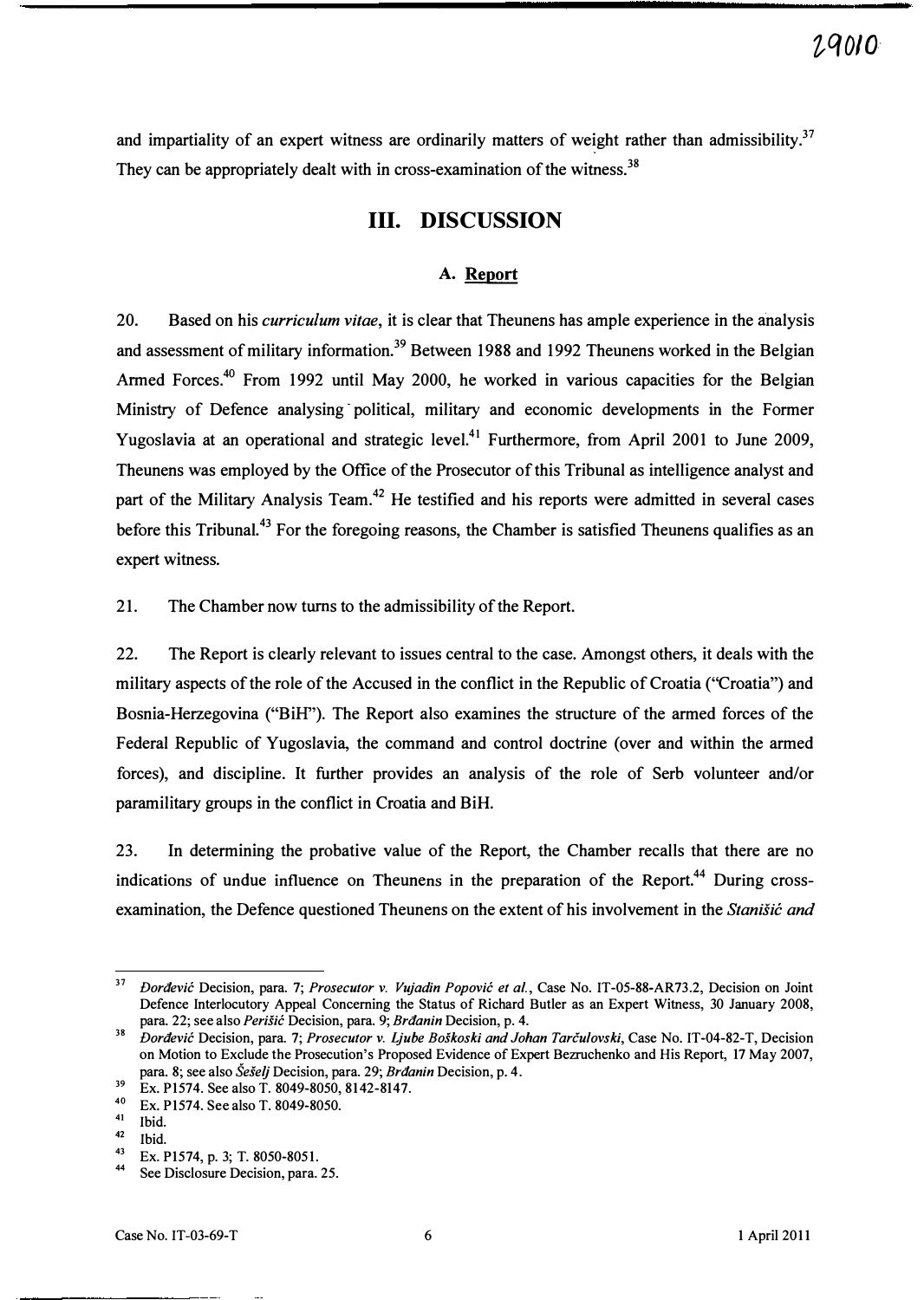Simatović case.<sup>45</sup> In addition, the Stanišić Defence asked further questions of Theunens in this regard after his testimony.<sup>46</sup> During the first half of 2007, Theunens was requested to draft – and  $draffed - the Report.<sup>47</sup> As also set out in the Disclosure Decision. Theunens received very limited$ guidance from the Prosecution in preparing the Report.<sup>48</sup> Other than preparing the Report, Theunens carried out certain tasks on the Stanišić and Simatović case as part of his duties as an intelligence analyst.<sup>49</sup> These included, among other things, drafting a limited number of requests for assistance, participating in interviews and taking statements of several witnesses.<sup>50</sup> The Chamber does not find that this involvement was of such a nature as to preclude Theunens from acting as an independent and impartial expert in this case.

24. Based on what is written in the introduction of the Report and Theunens' elaboration during his testimony,<sup>51</sup> the Chamber is further satisfied that Theunens has set out sufficiently clearly the methodology he used in preparing the Report.

25. Based on the foregoing and considering the absence of objections by the Defence, the Chamber is satisfied that the Report is both relevant and probative within the meaning of Rule 89(C).

#### B. Proffered Documents

#### a) Proffered Documents in respect of which a decision on admission is no longer necessary

26. Several Proffered Documents have been admitted into evidence since the filing of the Prosecution Spreadsheet and Simatović Spreadsheet and will not be considered further. These documents are P1080, P1192, D140, and D200-D201.<sup>52</sup> D146 was also admitted after the parties reached an agreement to replace the document uploaded in eCourt (65 ter 2D038) with another

<sup>&</sup>lt;sup>45</sup> See T. 8146-8171. See also Disclosure Decision, paras 21-22.

This occurred in the context of events leading to the litigation the subject of the Disclosure Decision; see Stanišić Request for Order of Disclosure of Materials Related to the Admissibility of the Expert Report of Reynaud Theunens, 15 February 2011, para. 3. 47

 $\frac{47}{48}$  T. 8154.

<sup>&</sup>lt;sup>48</sup> 11 March 2011 Decision, para. 22. See also T. 8052-8056, 8146-8162, 8170-8171.<br><sup>49</sup> T. 8046-8054, 8170-8171, See also, Stanišić Bequest for Order of Disclosur

<sup>49</sup>T. 8046-8054, 8170-8 171. See also StaniSic Request for Order of Disclosure of Materials Related to the Admissibility of the Expert Report of Reynaud Theunens, 15 February 201 1, Confidential Annex E ("Confidential Annex E to Stanišić Request").

 $\frac{50}{100}$  T. 8146-8154, 8170-8171. See also Confidential Annex E to Stanisic Request.

<sup>&</sup>lt;sup>51</sup> See e.g. T. 8052-8057, 8160-8167, 8190-8191, 8205-8206, 8504-8505, 8588<br><sup>52</sup> See Decision on the Presequition's Bouised First Metion for Admission of Fa

See Decision on the Prosecution's Revised First Motion for Admission of Exhibits from the Bar Table, 3 February 2011 (admission of P1080, Pl192, D200-D201); T. 10301 (admission of D140).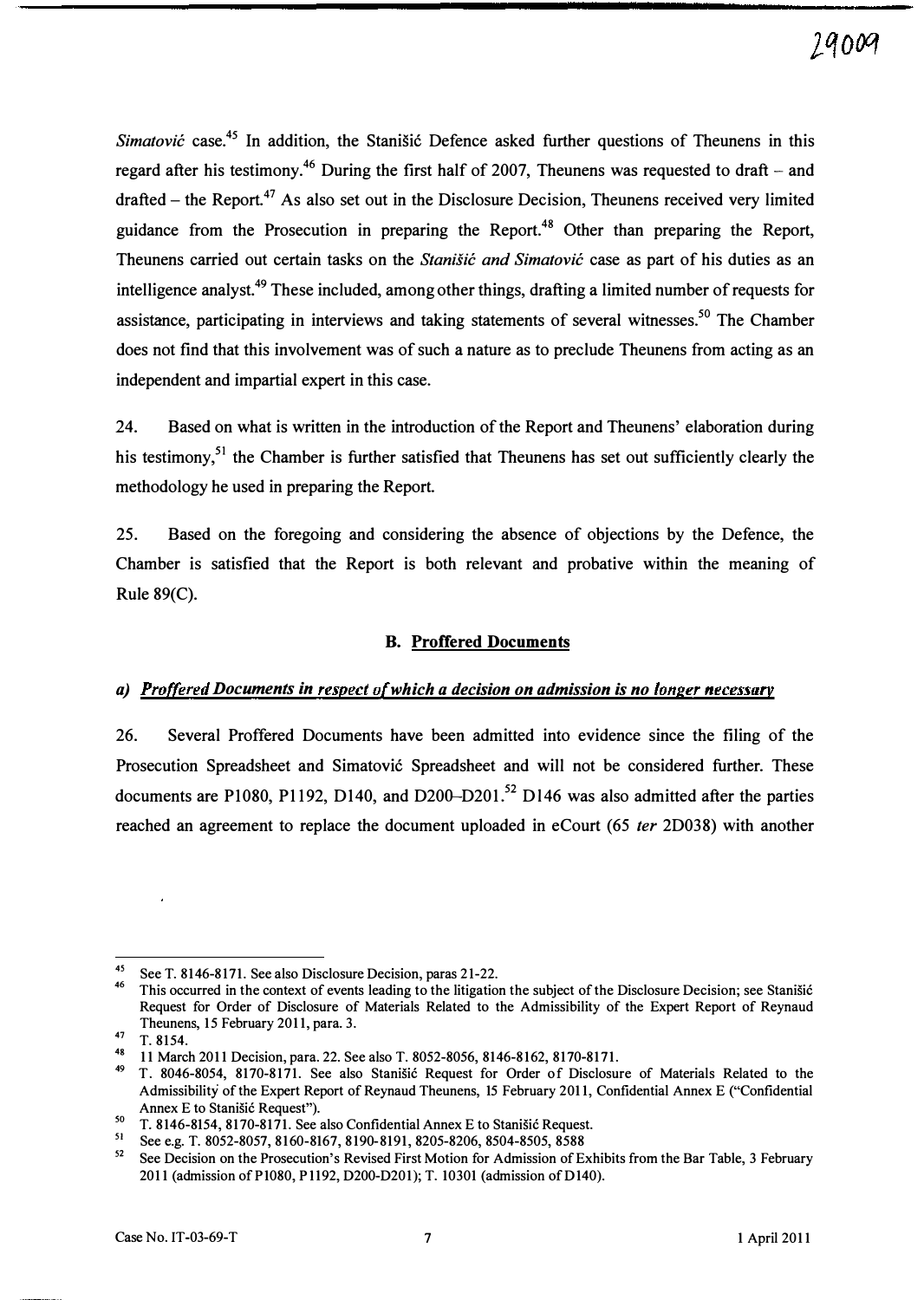version (65 ter 2D308.1).<sup>53</sup> In addition, the Chamber notes that Simatović Defence Proffered Document MFI D203 (65 ter 5460) was already admitted as  $P1757$ <sup>54</sup>

27. The Simatović Defence has withdrawn its request for admission of MFI D167, MFI D176, MFI D182, MFI D191, and MFI D192.<sup>55</sup> Therefore, the Chamber will also not further consider these documents.

#### b) Prosecution Proffered Documents

28. The Chamber notes there are no objections to admission into evidence of MFI P967.<sup>56</sup> The Stanišić Defence has further withdrawn its objections to MFI P1084, MFI P1179 and MFI P1302.<sup>57</sup> The Chamber is satisfied that these documents are relevant and of probative value.

29. Both the Stanišić Defence and Simatović Defence object to admission of MFI P979.<sup>58</sup> The Simatović Defence disputes the signature  $-$  which is said to be that of Franko Simatović  $-$  whereas the Stanišić Defence argues that it is unclear on what basis the signature is authenticated by Theunens.59 The Chamber finds the objections unconvincing in the absence of more specific submissions. Moreover, the Chamber notes the document was previously admitted before this Tribunal in the *Martic* case.<sup>60</sup> Pursuant to Rule 94(B), the Chamber takes judicial notice of the authenticity of the document. The Chamber also considers MPI P979 to be relevant and finds that it meets the requirements under Rule 89(C).

30. The Chamber has taken note of the objections of both the Stanišić Defence and Simatović Defence to admission of MPI PI009 and MPI PI069, which allegedly are typed minutes of

<sup>&</sup>lt;sup>53</sup> Simatović Spreadsheet, pp. 21-22; T. 11252-11254, 11260-11261. On 15 March 2011, the Simatović Defence informed the Chamber and parties by informal communication that it had uploaded the English translation for the admitted D146 (as 65 ter 2D308.1) as well as a revised English translation of the originally uploaded document (as 65 ter 2D308.2).

<sup>&</sup>lt;sup>54</sup> Decision on Prosecution's Motions for Admission of Written Evidence Pursuant to Rule 92 bis, 7 October 2010. Exhibit number D203 was accordingly vacated.

<sup>&</sup>lt;sup>55</sup> T. 11158-11161; Simatović Defence Submission of 24 February 2011, para. 6.

<sup>&</sup>lt;sup>56</sup> Prosecution Submission of 23 February, Annex A, p. 1. While this document was not included in the Prosecution Spreadsheet, it was included in the Prosecution chart of exhibits associated to the Report that was filed on 21 October 2010. During an out of court meeting on 18 February 2011 between Chamber staff and the parties, the parties agreed to address the document in their submissions to be filed in response to the Chamber Communication of 10 February 2011.

<sup>&</sup>lt;sup>57</sup> Prosecution Spreadsheet, pp. 14-15, 29. On p. 15 of the Prosecution Spreadsheet, in relation to P1302 the Prosecution requests admission of MFI P1084. The Chamber understands this to be a typographical error.

<sup>&</sup>lt;sup>58</sup> The Chamber notes that this document was included in the Prosecution Filing of 13 August 2010, but that the Prosecution sought to tender this document from the bar table on 14 September 2010 during the testimony of Witness JF-039. Considering that the document is referenced in the Report and included in the Prosecution Spreadsheet, the Chamber will decide on its admission in this decision. See also T. 10259.

<sup>&</sup>lt;sup>59</sup> Prosecution Spreadsheet, pp. 9-10. Stanišić Defence Objection, para. 25. See also T. 7210-7211.

Prosecution Spreadsheet, pp. 9; Prosecution Submission of 23 February 2011, Annex A, p. 1.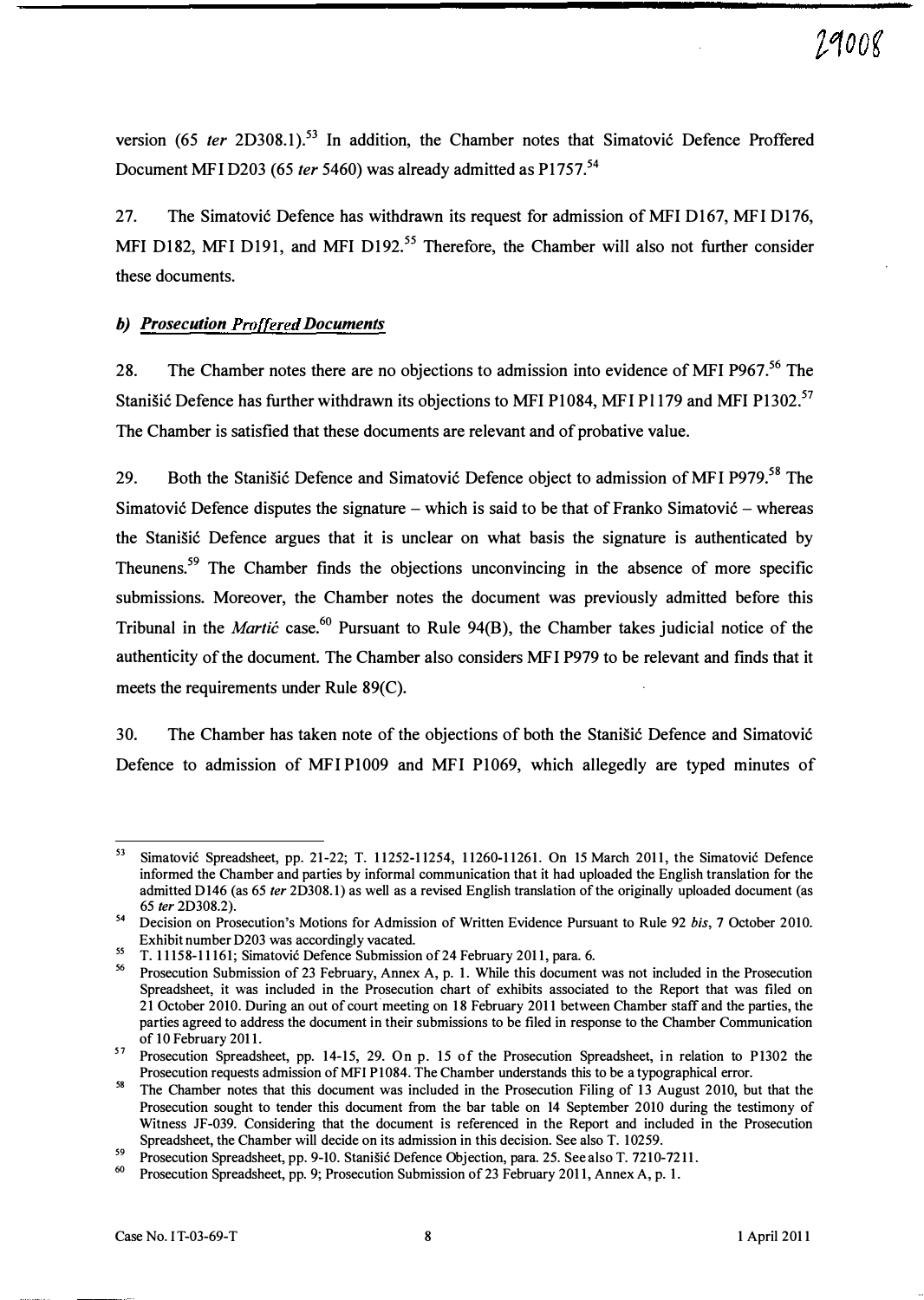meetings.<sup>61</sup> The documents do not contain any stamp or signature. MFI P1009 was received from the Republic of Croatia in response to an RFA. Upon request, the Prosecution provided additional information on the document's provenance.<sup>62</sup> MFI P1069 has been previously admitted in the Milošević case and the Chamber takes judicial notice of its authenticity pursuant to Rule 94(B). Moreover, the content of MPI P1069 appears to be corroborated by evidence already before the Chamber, such as P992 and PI062. The Chamber has taken into consideration the Prosecution submissions on the completeness of the document.<sup>63</sup> In this respect, it notes that all the topics of the conversation as listed on page I of the document appear to be addressed within the document and that the document ends with "the Minister's conclusion". The Chamber is satisfied that MPI PI009 and MPI PI069 are of sufficient relevance and probative value to be admitted, however it will exercise appropriate caution when determining the weight, if any, ultimately to be given to them.

31. With regard to MFI P1069, the Chamber notes that the uploaded translation contains comments from the interpreter. MPI PI069 will therefore be admitted on the condition that a revised translation is provided.<sup>64</sup>

32. The Simatovic Defence indicated in the Prosecution Spreadsheet that it would present objections to MPI P1049, MPI P1050, and MPI PI058 at a later date, but before the testimony of Theunens.<sup>65</sup> Since the Simatovic Defence failed to make any further submissions in relation to these documents, the Chamber understands that it no longer objects to their admission. The Chamber also understands the Simatović Defence's comments regarding MFI P1248<sup>66</sup> not to be objections to admission. The Chamber finds these four documents relevant and of probative value as required under Rule 89(C).

33. With regard to MPI P1049 and MPI P1050, the Prosecution uploaded the full original B/c/S versions but the English translations of only the selected parts tendered for admission. For MFI P1049, the Chamber finds it useful to admit  $-$  in addition to the tendered pages  $-$  the cover page which appears to contain the publication date and issue number. The Chamber will therefore instruct the Prosecution to upload into eCourt only those parts of the B/C/S original of MPI P1050 that it seeks to tender for admission, and those parts of the B/C/S original of MPI P1049 that it seeks to tender for admission with the addition of the cover page. Considering that the Prosecution

 $61$  See Prosecution Spreadsheet, pp. 4-5, 7-9. The Chamber notes that MFI P1009 was initially used with another witness. However, considering that the document is referenced in the Report and included in the Prosecution Spreadsheet, the Chamber will decide on its admission in this decision. See also T. 10259.

<sup>&</sup>lt;sup>62</sup> Prosecution Spreadsheet, pp. 7-8. In the Prosecution Filing of 23 February 2011, the Prosecution informed the Chamber that it had uploaded a revised translation under Document ID 01 12-3708-ET.

<sup>&</sup>lt;sup>63</sup> Chamber Communication of 10 February 2011, p. 1; Prosecution Submission of 23 February 2011, Annex A, p. 2.

<sup>&</sup>lt;sup>64</sup> Chamber Communication of 10 February 2011, p. 1.<br><sup>65</sup> Processing Sansadabast may 18, 20

Prosecution Spreadsheet, pp. 18, 20.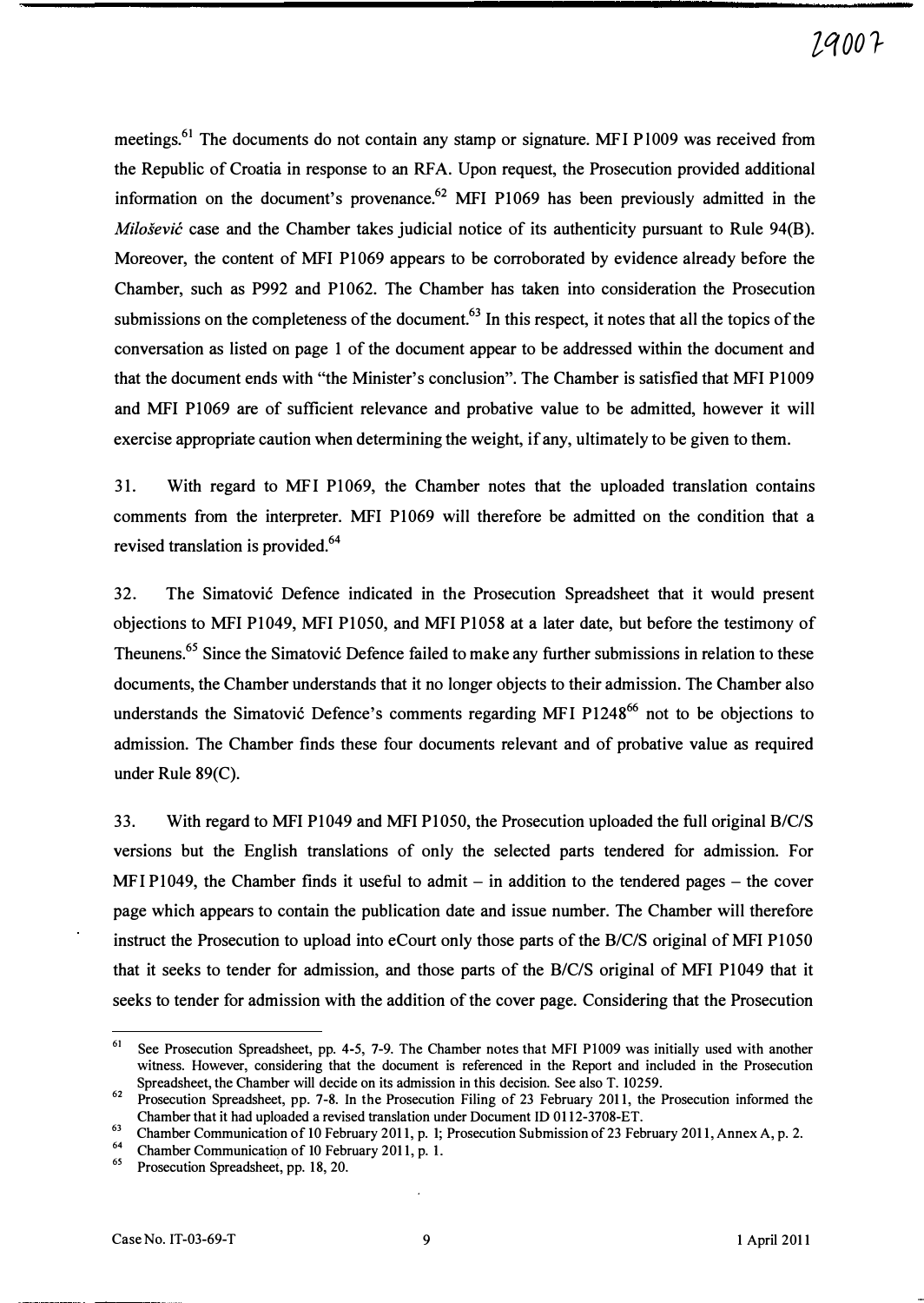has not provided a translation of the cover page of the B/C/S version, the Chamber will admit P1049 on the condition that a translation for the complete admitted portion is provided.

34. The Simatovic Defence objects to the following open source materials submitting that they are unreliable, biased, untrue, and/or politically motivated, and therefore inappropriate as a source of information for an expert report: MPI PI053, MPI PI065, MPI PI067, MPI 1068, MPI P1070- MFI P1073, MFI P1090,<sup>67</sup> MFI P1094, MFI P1159, MFI P1160, MFI P1163, MFI P1164, MPI P1174, MPI P1181, MPI P1217, MPI P1339, MPI P1344, MPI P1345, MPI P1374- MFI P1377, MFI P1396, MFI P1399, MFI P1400<sup>68</sup>, MFI P1412, MFI P1422, MFI P1424, MFI P1443.<sup>69</sup>

35. The Chamber does not share the concerns of the Simatovic Defence. The Chamber notes that the Prosecution tenders the open source documents to show that certain facts concerning an individual, place or event were publicly known.<sup>70</sup> The Chamber will decide on the weight to be given to such open source documents, if any, only at a later stage in light of all of the evidence presented at trial. It may at that stage also take into consideration that some of the documents are undated. The Chamber has scrutinised the documents' contents, their possible corroboration by other evidence before the Chamber and Theunens' explanation on how he used open source documents. In light thereof, the Chamber is satisfied that they are sufficiently relevant and of probative value for the purpose of admission.

36. Regarding MFI PI065, MPI P1159, MPI P1163, MPI P1181, MPI P1412, the Prosecution uploaded the full original BICIS versions and the English translations of only the selected parts tendered for admission. The Chamber finds it useful to admit  $-$  in addition to the tendered pages  $$ the pages containing information such as (publication) date and issue number.<sup>71</sup> The Prosecution is therefore instructed to upload into eCourt these extended portions of the B/c/S originals. Considering that the Prosecution has not provided a translation of these additional pages, these documents will admitted on the condition that a translation of the complete extended portion is provided. With regard to MPI P1164, MPI P1345, MFI P1375, MPI P1443, the Prosecution uploaded a complete translation for each original B/c/S document, but now only seeks admission of

 $^{66}$  See Prosecution Spreadsheet, p. 35.

With regard to P1090, the Prosecution informed the Chamber and the parties through an informal communication on 25 February 2011 that it had uploaded the B/C/S translation (as 65 ter 4245.1).

<sup>&</sup>lt;sup>68</sup> The Prosecution refers to P1396 in the comments on P1400. Prosecution Spreadsheet, p. 40. The Chamber understands this to be a typographical error.

 $\frac{69}{69}$  Prosecution Spreadsheet, pp. 19, 22-28, 30-31, 34, 36-43.

 $^{70}$  Prosecution Spreadsheet, p. 20.

These are the following pages of the original B/C/S versions: p. 1 of MFI 1065, p. 1 of MFI P1159, pp. 2-3 of MFI P1 163, p. 1 of MFI P118l, and p. 1 of MFI Pl412.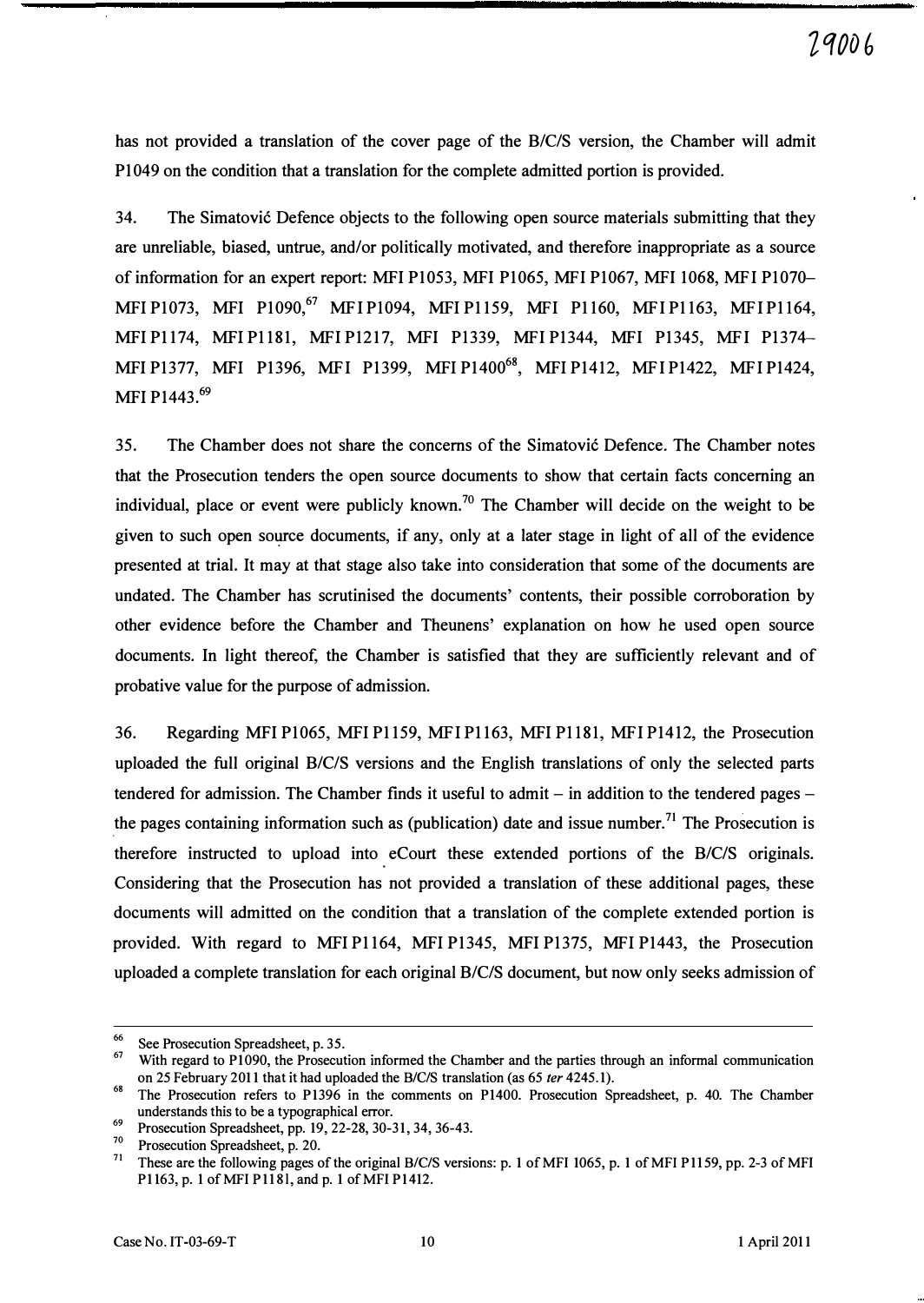a portion of each uploaded document.<sup>72</sup> In addition to the tendered portions, the Chamber will also admit the first page of MFI P1164, MFI P1345, and MFI P1443, and their respective corresponding pages from the B/c/S versions. The Chamber instructs the Prosecution to upload into eCourt only the admitted portions of the English translations and the corresponding pages from the B/c/S version.

37. MFI PI083 is an official "information" from the Public Security Centre in Bijeljina, signed by Dejan Joksimovi6, "on presence of the members of Red Berets at the territory of RS in the period of war from 1992 [...] until 1995". The Stanišić Defence objects to its admission on the basis that it is subject to Rule 92 bis.<sup>73</sup> In addition, the Stanistic Defence objects to the document's reliability, arguing that "[c]onclusory statements by a police official twelve years after the events described have no probative value".<sup>74</sup> The Prosecution submits that the document is used as a basis of information by an expert and that Theunens appropriately contextualises it.<sup>75</sup> Furthermore, it submits the Stanišić Defence had a meaningful opportunity to challenge the document in crossexamination of Theunens.<sup>76</sup>

38. The Prosecution received MFI P1083 "in furtherance of OTP investigations into information in the possession of the RS authorities concerning the presence of the Red Berets in [BiH] during the war".<sup>77</sup> The Chamber notes that the document is dated 29 June 2004 and was received by the Prosecution on the same day. It therefore appears that the document was a statement prepared for the Prosecution for the purpose of litigation before this Tribunal. MFI P1083 contains general, noncontemporaneous conclusions, based on unspecified sources and collected by officials from the BijeIjina Public Security Centre. Theunens was not in a position to provide information on the source.<sup>78</sup> The Defence has also not been given the opportunity to cross-examine the author of the statement. Under these circumstances, the Chamber finds that admitting the statement in the manner in which it is presently tendered would be prejudicial to the Accused.

<sup>2</sup>Respectively, English translations pp. 209-216 (MPI Pl164); pp. 105-109 (MFI P1345); pp. 1 1-19 (MPI P1375); and pp. 56-71 (MPI P1443); see Prosecution Spreadsheet pp. 28, 37, 38, 43. In the Chamber Communication of 10 February 201 1, the Chamber requested the Defence to make submissions regarding the limitation of the portions the Prosecution seeks to admit. The Simatovic Defence submitted that it maintains its objections to admission of the documents and that it does not seek admission of any additional portions at this stage; see Simatovic Defence Submission of 24 February 2011, paras 3-4. The Stanisic Defence did not make any submissions.

<sup>&</sup>lt;sup>73</sup> Stanišić Defence Objection, paras 2, 32-33; Prosecution Spreadsheet, p. 14.

Stanišić Defence Objection, para. 34; Prosecution Spreadsheet, p. 14.

Prosecution Spreadsheet, p. 14.

<sup>76&</sup>lt;br>77 <sup>6</sup>Ibid.

<sup>77</sup>Prosecution Submission of 23 February 2011, Annex A, p. 3. See also Prosecution Spreadsheet, p. 14.

<sup>78</sup> <sup>8</sup>T. 8673-8676.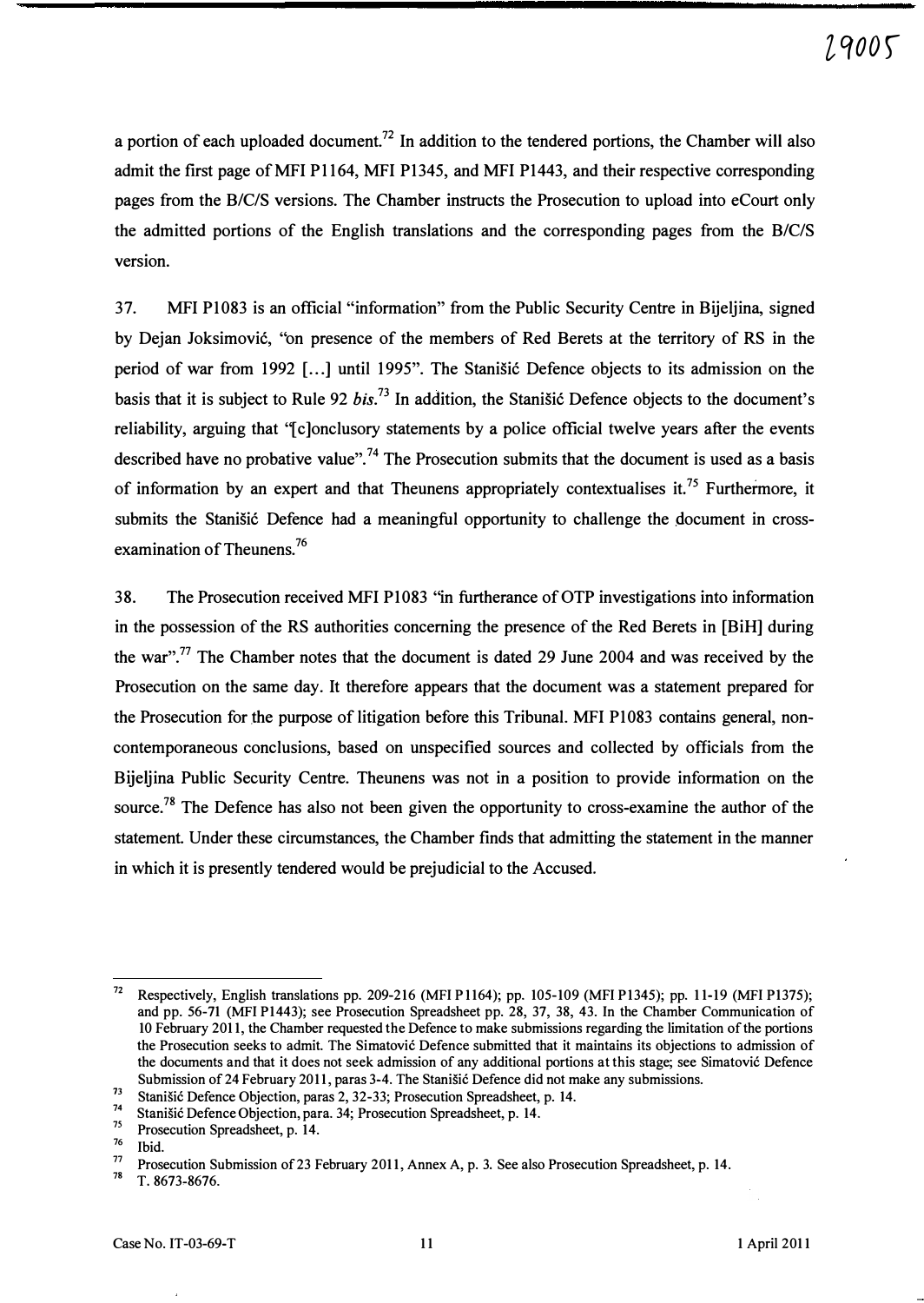39. The Simatovic Defence objects to MFI P1179, arguing that "one cannot conclude to which DB the document was sent".<sup>79</sup> The Chamber finds this argument does not bar the document from admission, but is rather a matter of weight to be accorded to the document, if any. The Chamber has scrutinized the document in light of its content, the Prosecution submissions,  $80$  and Theunens' testimony, $81$  and is satisfied that it is relevant and of probative value.

40. In relation to MFI P1304 and MFI P1305, the Chamber does not agree with the Stanisic Defence that these documents are not relevant to the Indictment. The documents go to the relationship between Stanišić and the Republic of Serbian Krajina ("RSK") – including its President, Milan Martić, who is an alleged member of the joint criminal enterprise in this case – and Stanišić's alleged involvement in the acquisition of equipment and weapons by the RSK within the Indictment period. The Chamber is further satisfied that the documents have probative value.

41. The Prosecution and the Simatovic Defence both seek admission of MFI P1655 (65 ter 2D268).<sup>82</sup> The Prosecution submits that the English portion which the Simatović Defence seeks to tender is one page short of the original B/C/S version and requests this page (uploaded as 65 ter 5161) also be admitted as part of the same document.<sup>83</sup> The specific page concerns a proposal for commendation of five persons, signed by one Radojica Bozovic and dated 18 April 1998 ("Proposal"). The Simatovic Defence raised concerns with regard to the Proposal during Theunens' testimony.<sup>84</sup> The Chamber notes that the Proposal is included in the original B/C/S version of the document twice, in essentially identical copies (p.  $68/72$  and p.  $72/72$ ).<sup>85</sup> The translation linked to the original B/C/S version includes the Proposal only once  $(p. 63/63)$ .<sup>86</sup> As requested, <sup>87</sup> the Simatović Defence had the translation verified and uploaded a revised translation (under 65 ter 2D268.1).88 The revised translation still includes the Proposal only once (p. 60/63).

42. The Chamber has assessed MFI P1655 in light of its contents and the absence of objections by the parties. With regard to the Proposal, the Chamber has taken note of the Simatović Defence's comments during Theunens' testimony but also notes that the Simatovic Defence included the

 $^{79}$  Prosecution Spreadsheet, p. 29.

<sup>80</sup> Prosecution Spreadsheet, pp. 29-30. With regard to RFA 779, pursuant to which MPI P1 179 was received, see Prosecution Spreadsheet, pp. 7-8.

<sup>8</sup>  $\frac{1}{82}$  T. 8090-8091.

<sup>&</sup>lt;sup>82</sup> Prosecution Spreadsheet, p. 46; Simatovic Spreadsheet, p. 9.<br><sup>83</sup> Prosecution Spreadsheet, p. 46; Simatovic Spreadsheet, p. 01

<sup>&</sup>lt;sup>83</sup> Prosecution Spreadsheet, p. 46; Simatovic Spreadsheet, p. 9; T. 8764-8768.

 $\frac{84}{85}$  T. 8764-8766.

Specifically, the only difference between them is that p. 68 has a Defence ERN number at the bottom of the page (2DOO-3324), whereas no such number appears on p. 72.

<sup>&</sup>lt;sup>86</sup> The translation of 65 *ter* 5161 appears to be an exact copy of this page 63.<br><sup>87</sup> Chambas Communication of 10 Echmany 2011, Annoy n.<sup>2</sup>, See also Simu

<sup>87</sup>Chamber Communication of 10 February 201 1, Annex, p. 2. See also Simatovic Spreadsheet, p. 9.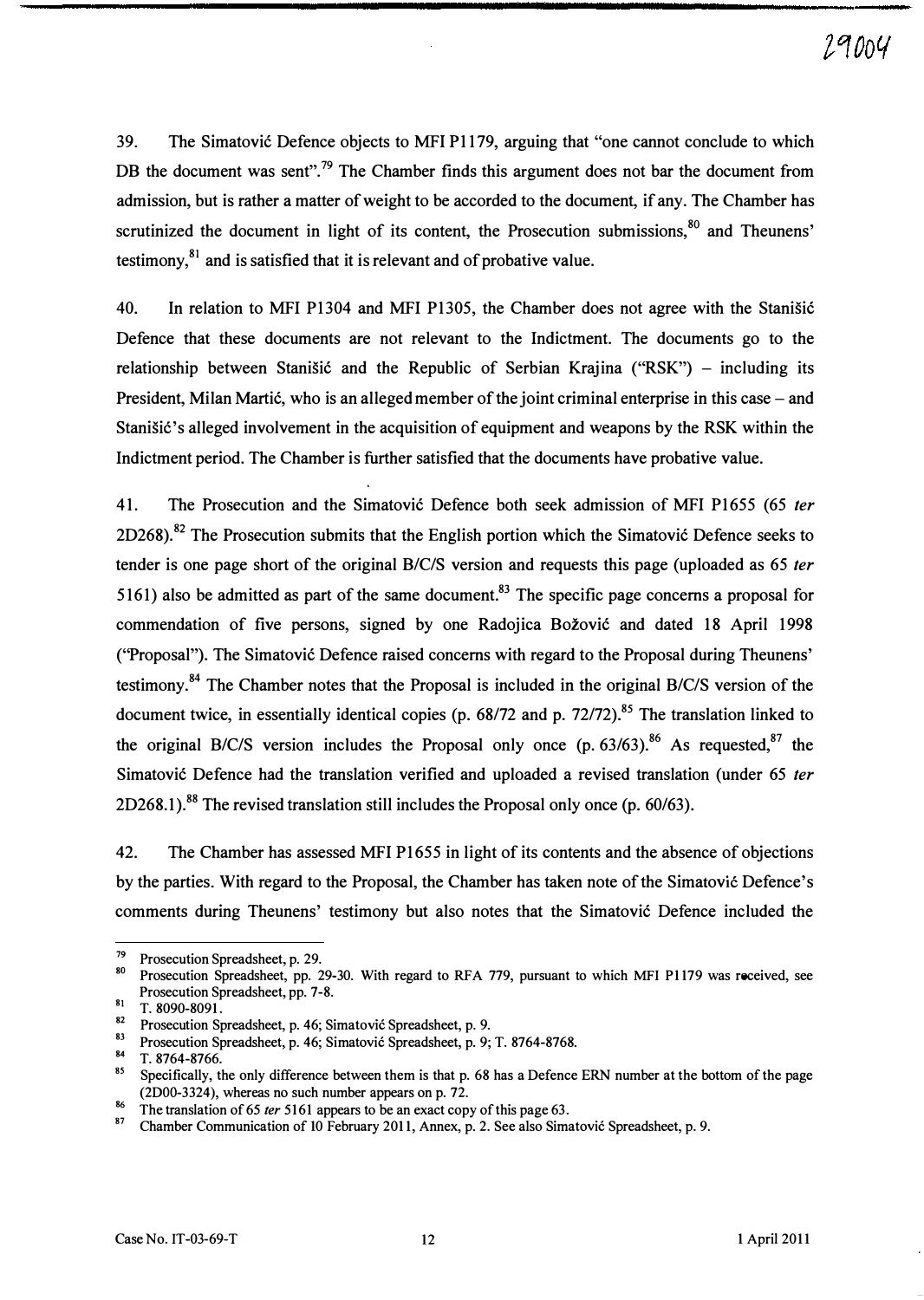Proposal in the original document and (revised) translation as tendered. The Chamber finds MPI P1655 relevant and of probative value. The revised translation of MPI P1655 (uploaded as 65 ter 2D268.1) includes the Proposal. The Chamber does not find it useful to have the Proposal admitted into evidence twice, especially taking into consideration that the two versions of the Proposal as included in the original B/C/S version of 65 ter 2D268 (MFI P1655) are basically identical copies. Therefore, the Chamber will admit into evidence only pp. 1-71 of the original B/C/S version of MFI P1655 and the corresponding revised English translation. The Chamber furthermore denies admission of 65 ter 5161.

43. Finally, many Prosecution Proffered Documents are objected to by one or both Defence teams on the basis that they are not or insufficiently reliable.<sup>89</sup> The Chamber will turn to these now.

44. Some of the Prosecution Proffered Documents do not contain visible indicia of authenticity such as stamps or signatures. The Chamber has scrutinised these documents in light of their content and the Defence objections to their admission, as well as the information provided by the Prosecution, including on the documents' provenance. As previously found, the fact that the Prosecution has received certain documents, originating *inter alia* from the Ministry of Internal Affairs ("MUP") and State Security of the MUP ("DB") archives, in response to a request for assistance ("RFA") gives those documents *certain* indicia of authenticity.<sup>90</sup> The Chamber has also taken into consideration Theunens' testimony regarding these documents and how he relies on them in his Report.

45. Proffered Documents MPI P1048, MPI PI060, MPI P1061, MPI P1075, MPI P1178, MFI P1438 and MFI P1439 are allegedly security organ documents or intelligence reports.<sup>91</sup> The Chamber considers that it is not uncommon for security organ documents to be devoid of identifying signatures or stamps or the like, depending on their purpose. The Chamber has assessed the documents' contents, information on their provenance, and their possible corroboration by other evidence before it. In light thereof, the Chamber is satisfied of their relevance and probative value.

<sup>&</sup>lt;sup>88</sup> The Simatović Defence informed the Chamber and the parties that it had uploaded the revised translation through an informal communication on 15 March 2011. The Simatovic Defence indicated that due to concurrent tasks, it had not been able to provide the translations earlier. Simatovic Defence Submission of 24 February 2011, para. 5.

<sup>&</sup>lt;sup>89</sup> These documents are MFI P979, MFI P1009, MFI P1048, MFI P1059, MFI P1060, MFI P1061, MFI P1069, MFI P1075, MFI P1l78, MFI P1l86, MFI P1 l93, MFI P1l94, MFI P1209, MFI P121O, MFI P1220, MFI P1282, MFI P1285, MFI P1368, MFI P1382, MFI P1401, MFI P1402, MFI P1435, MFI P1438, MFI P1439, MFI P1450, MFI P1453. The Simatovic Defence also argues that the above-discussed open source documents are unreliable. However, considering there have been dealt with separately, the Chamber has not included them here.

<sup>&</sup>lt;sup>90</sup> Decision on the Prosecution's Second Motion for Admission of Exhibits From the Bar Table, 10 March 2011, para. 10; see also Decision on the Prosecution's Revised First Motion for Admission of Exhibits from the Bar Table, 3 February 2011, para. 18; Decision on Eighteenth Prosecution Motion for Leave to Amend its Rule 65 ter Exhibit List, 17 December 2010, para. 11.

<sup>&</sup>lt;sup>91</sup> Prosecution Spreadsheet, pp. 2, 5, 17, 21, 29, 43.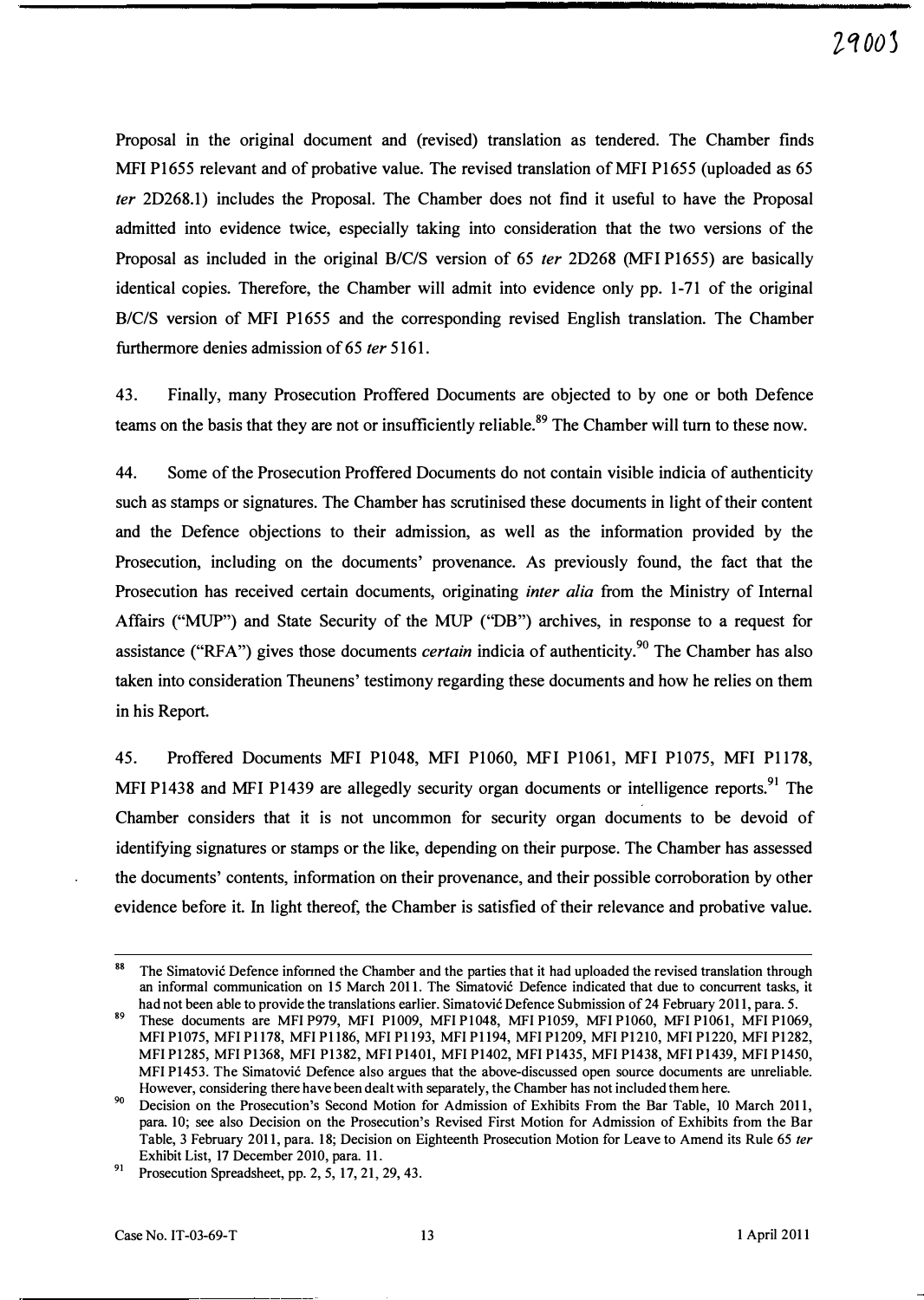At the same time, the Chamber will exercise appropriate caution if and when it relies on these documents in light of the entire record.

46. The Simatovic Defence submits that the original B/c/S versions of MFI P1220 and MFI P1368 are partly illegible and therefore that the context of these documents is unclear and they are unreliable.<sup>92</sup> The Chamber does not fully share the Simatovic Defence's concerns. Both documents are admittedly of poor quality. However, their content is sufficiently understandable. While the illegible parts are reflected in the translation, the context is properly ascertained from the legible parts. The Chamber further notes that MFI Pl220 was received pursuant to a RFA from Serbia and MFI P1368 was seized by the Prosecution from the Banja Luka Security Services Centre.<sup>93</sup> The Chamber is therefore satisfied that MFI P1220 and MFI P1368 are sufficiently reliable. The Chamber also finds the documents relevant.

47. At the same time, the Chamber finds that MFI P1059, MFI P1186, MFI P1193, MFI P1194, MFI P1209, MFI P1210, MFI P1282,<sup>94</sup> MFI P1285, MFI P1382, MFI P1401, MFI P1402, MFI P1435, MFI Pl450 and MFI Pl453 are sufficiently relevant and probative to fulfil the requirements of Rule 89(C).

48. With regard to MFI Pl193 and MFI P1285, the Chamber notes that the initials appearing at the bottom of the original BICIS version have not been included in the translations. However, it does not consider that this warrants a revision of the translations. With regard to MFI P1450, the Chamber notes that the Prosecution has requested a further translation.<sup>95</sup> The Chamber will admit this document on condition that the new translation is provided.

#### c) Simatovic Proffered Documents

49. The Prosecution does not oppose admission of the following documents and the Chamber is satisfied that they are relevant and of probative value: MPI D164, MPI DI66, MPI D168, MFI D169, MFI D171, MFI D172;<sup>96</sup> MFI D175, MFI D177-MFI D179, MFI D181, MFI D194,

<sup>&</sup>lt;sup>92</sup> Prosecution Spreadsheet, pp. 35, 38.

 $\frac{93}{94}$  Ibid.

The Chamber notes that the Prosecution initially indicated that MFI P1282 was a war diary of one Major Dimšo Micic; see Prosecution Spreadsheet, p. 35. However, the Prosecution subsequently clarified that it did not find any reference to Micic in the diary, did not intend to rely on the identity of Micic, and intended to rely on MFI P1282 as a war diary recovered from the 1<sup>st</sup> Krajina Corps Headquarters; see Prosecution Submission of 23 February 2011, p. 2.

<sup>&</sup>lt;sup>95</sup>The Prosecution had previously informed the Chamber that a revised translation had been uploaded. Prosecution Submission of 23 February 2011, Annex A, p. 3. However, at that time the uploaded translation was still incomplete.

<sup>&</sup>lt;sup>96</sup> Contrary to what the Simatovic Defence submits, this is not Prosecution document 65 ter 492. The Chamber understands from the Prosecution's comments on p. 6 of the Simatovic Spreadsheet that 2D248 was provided to the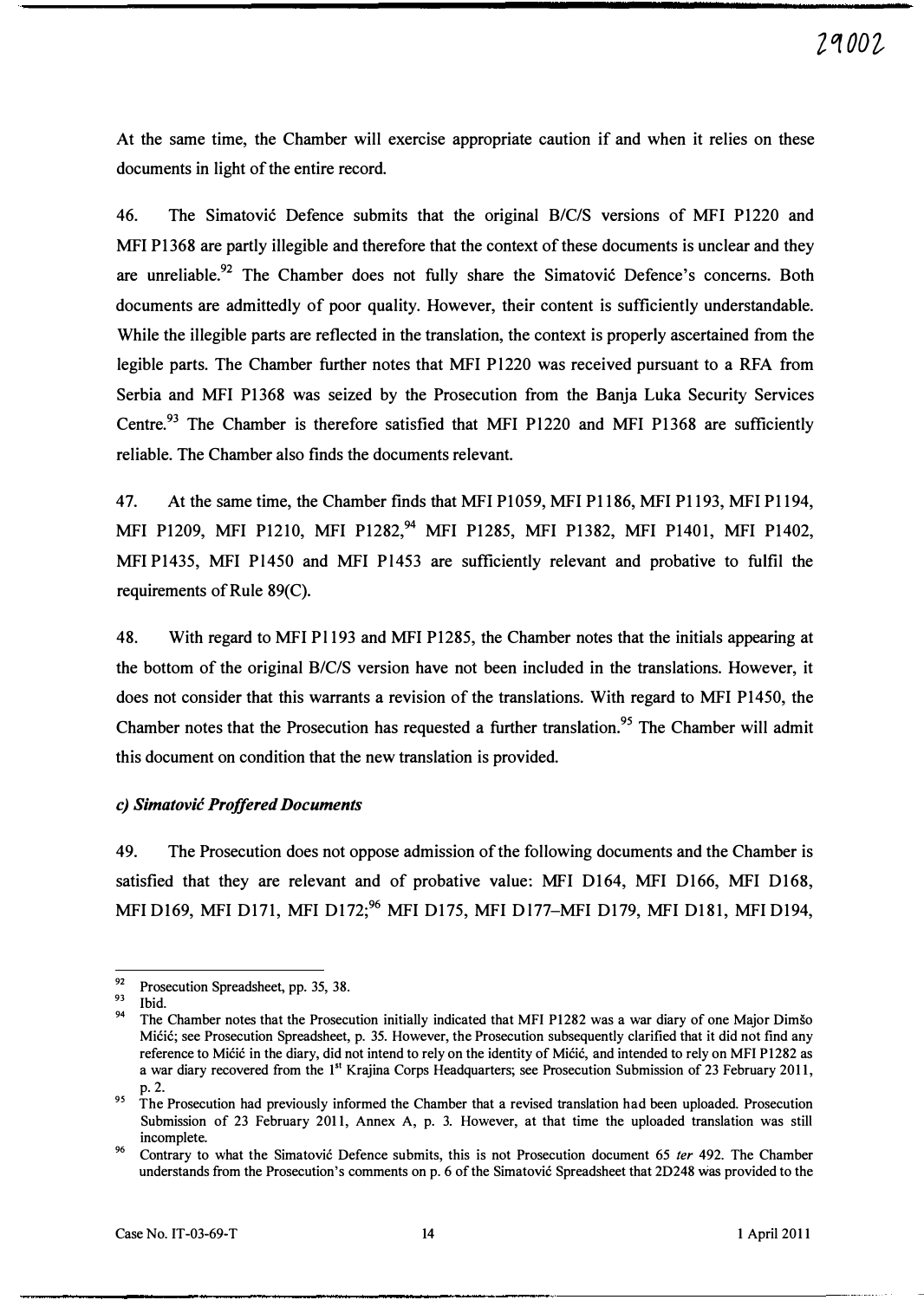MFI D196-MFI D199, MFI D202. With regard to MFI D168 and MFI D194, the Simatović Defence was requested to verify the translation and provide revised translations as necessary.<sup>97</sup> On 15 March 2011, the Simatovi6 Defence informed the Chamber and the parties through an informal communication that it had uploaded a revised English translation for MFI D168 and an official English translation of MFI D194 as, respectively, 65 ter numbers 2D149.1 and 2D318.1.98

50. The Simatović Defence requests admission of MFI D165.<sup>99</sup> This document is however identical to the document that is already admitted as P367. The Chamber therefore will deny admission of MFI D165.

51. The Prosecution objects to MFI D170 on the grounds of relevance and reliability.<sup>100</sup> The Chamber notes that the provenance of the document is unclear. The heading of the document suggests that it is a document from the Ministry of Interior of BiH. The Simatović Defence does not clarifY the source other than stating it found the document in the Electronic Disclosure System. Moreover, the Chamber notes that the tendered version of the document is in English.<sup>101</sup> Considering also that the document seems to contain simply a summary of certain documents received from the Bosnian authorities, the Chamber is not satisfied as to the document's probative value and will deny its admission into evidence.

52. The Prosecution submits no objections to MFI D173 (65 fer 2D249), stating that the document is referenced in the Report as 65 ter 532 and has already been admitted as  $P1469$ .<sup>102</sup> However, the Chamber notes that P1469 and MFI D173 appear to be different documents. The Simatović Defence submits that 65 ter 2D249 is Prosecution document 65 ter 533.<sup>103</sup> The Chamber notes that in eCourt, document 65 fer 533 is referred to as a duplicate of 65 fer 532 but is not uploaded as such. The Simatović Defence referred to MFI D173 during its cross-examination of Theunens but the document has not been referenced in the Report, nor has it been admitted into evidence.<sup>104</sup> The Chamber considers that MFI D173 carries visible indicia of reliability, including a signature and stamp. In addition, the appearance of the document is comparable to that of

Simatovic Defence by the Prosecution and has taken note of the information provided regarding the provenance of the document.

<sup>&</sup>lt;sup>97</sup>Chamber Communication of 10 February 2011, Annex, p. 2. See also Simatovic Defence Spreadsheet, p. 27.<br><sup>98</sup>Chamber Communication of 10 February 2011, Annex, p. 2. See also Simatovic Defence Spreadsheet, p. 27.

The Simatović Defence indicated that due to concurrent tasks, it had not been able to provide the translations earlier. Simatović Defence Submission of 24 February 2011, para. 5.

 $^{99}$  Simatović Spreadsheet, p. 1.

<sup>&</sup>lt;sup>100</sup> Simatovic Spreadsheet, p. 5. The Simatovic Defence put the document to Theunens during cross-examination, who testified he had not seen the document before. He called for caution in using the information contained in the document since it was prepared by the Bosnian authorities, T. 8705-8706.

 $101$  The Chamber notes that no B/C/S translation has been uploaded on eCourt.

<sup>&</sup>lt;sup>102</sup> Simatović Spreadsheet, pp. 6-7.

<sup>&</sup>lt;sup>103</sup> Simatović Spreadsheet, pp. 6-7.

 $104$  T. 8749-8750.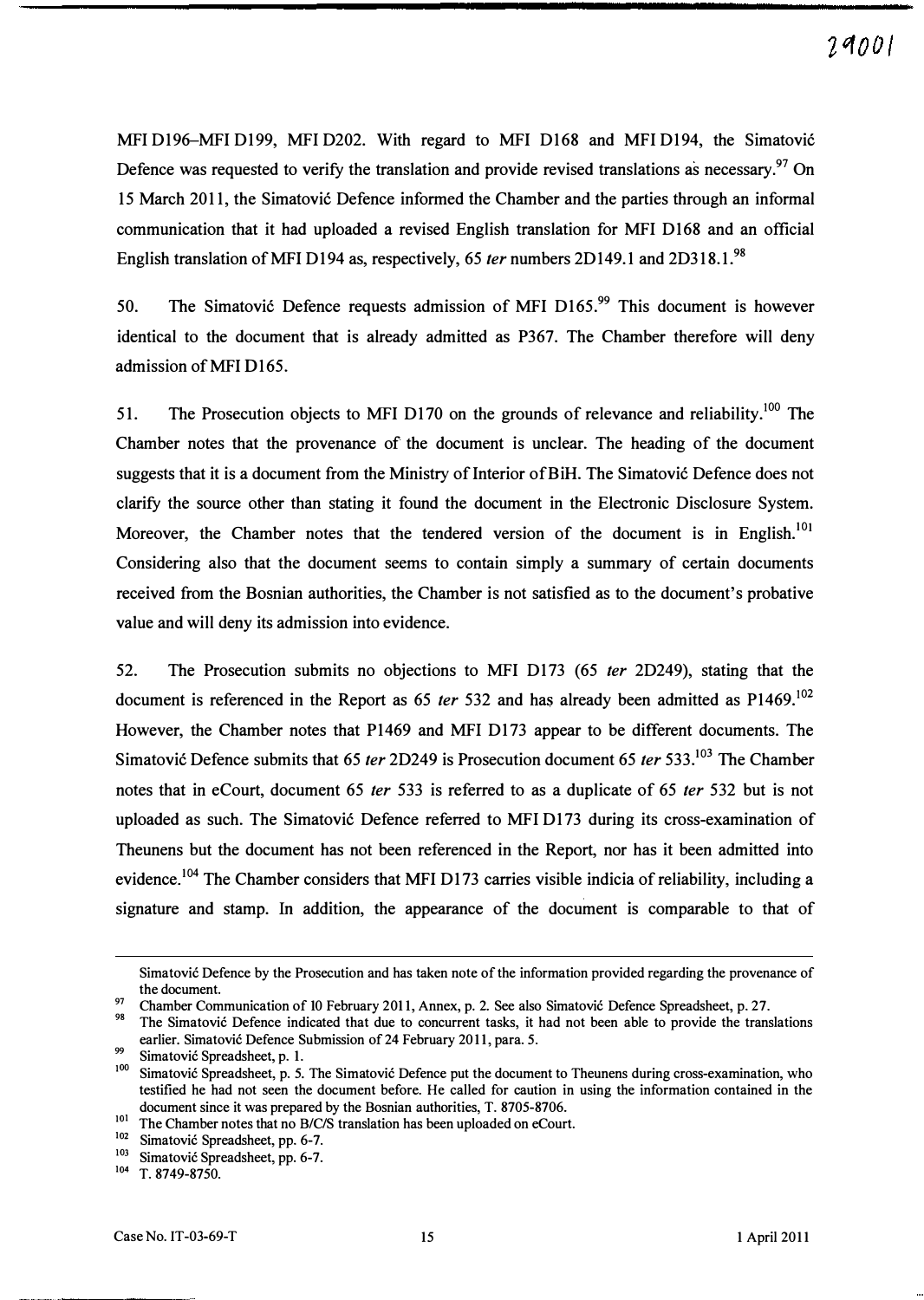MFI D172 which, like MFI D173, appears to be an order from an Alfa Training Center Commander, and which was not objected to by the Prosecution. Based on the foregoing, the Chamber finds MFI D173 to be relevant and of probative value.

53. The Prosecution objects to the following documents on the basis of, inter alia, lack of sufficient information on their source: MFI D174, MFI D184, MFI D185-MFI D189, and MFI D193.<sup>105</sup> The Simatović Defence states that each of these documents has been "collected by the defence investigator from the potential defence witness".<sup>106</sup> Upon enquiry by the Chamber, the Simatovic Defence indicated it was not willing to provide further information on the provenance of the documents at this stage.<sup>107</sup> However, it submitted that it could provide the information at a later stage, either when the person(s) from whom the relevant documents were collected would come to testify or  $-$  with regard to four documents<sup>108</sup>  $-$  after verification by the Council for Cooperation with the ICTY ("Council") that the documents exist in a state archive.<sup>109</sup> With regard to MFI D185 and MFI D189, the Simatovic Defence informed the Chamber and the parties through an informal communication on 15 March 2011 that it had uploaded the responses from the Council.<sup>110</sup>

54. The Chamber would have preferred the Simatovic Defence to discuss with the Prosecution whether it maintained its objections to admission of MFID185 and MFID189, taking into consideration the information obtained from the Council, and to subsequently inform the Chamber through a formal Goint) filing of the outcome of this discussion. In the current situation, the Chamber is not in a position to take the Council's responses, which are not part of the official record, into consideration in assessing the admissibility of MPI D185 and MPI D189. Based on the foregoing, the Chamber will deny admission of MFI D185 and MFI D189, without prejudice. Similarly, with regard to MFI D174, MFI D184, MFI D186–D188, MFI D193, the Chamber will also deny their admission without prejudice. Without more detailed information on their provenance, the Chamber cannot sufficiently determine the reliability of these documents at this stage.

<sup>&</sup>lt;sup>105</sup> Simatović Spreadsheet, pp. 7, 13-19, 25-27. The Prosecution initially also objected to several other documents on the same ground but these were dealt with otherwise.

<sup>&</sup>lt;sup>106</sup> Simatovic Spreadsheet, pp. 7, 13-19, 25-26.

 $107$  T. 10908-10909, 11081-11084, 11157-11159. Although the exact selection of documents concerned is clear from the Simatovic Spreadsheet, the Chamber notes that MFI D184 is missing from the documents listed by the Chamber at T. 10908, while MFI D184 and MFI DI86-MFI D188 are missing from the documents listed at T. 1 1081. It is also not entirely clear from the transcript to which documents the Simatovic Defence refers in its submissions. It first mentions the nine documents listed by the Chamber at T. 1 1081 (and thus omitting the additional documents listed by the Chamber at T. 10908). In its further discussion, the Simatovic Defence appears to only address eight documents, without specifying them by number.

<sup>&</sup>lt;sup>108</sup> The Simatovic Defence did not specify which four documents, T. 11157-11161.

<sup>&</sup>lt;sup>109</sup> T. 11080-11084 and 11158-11161.

<sup>&</sup>lt;sup>110</sup> They are uploaded under 65 ter numbers 2D401, 2D402, 2D403, 2D404, 2D405, and 2D406.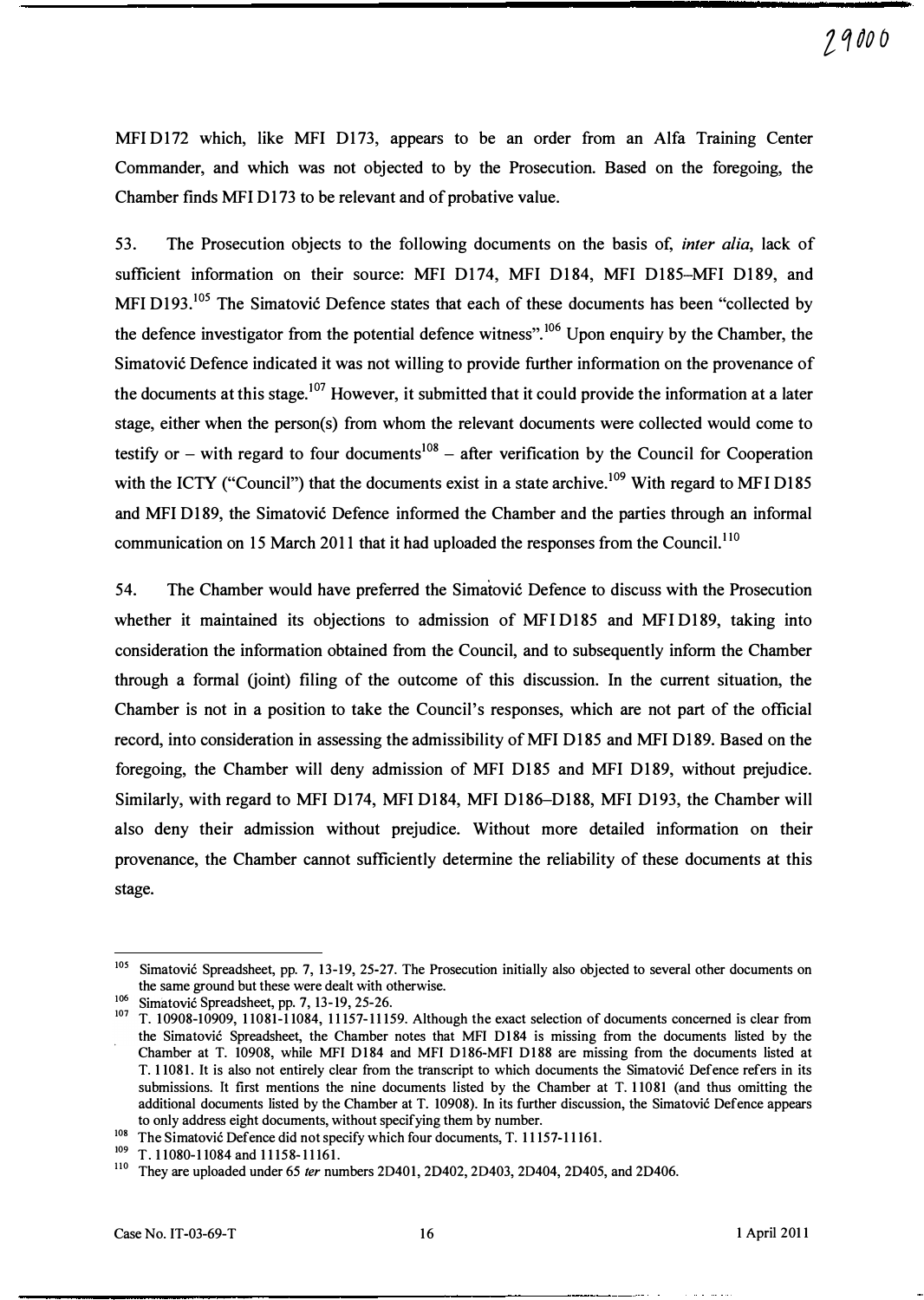55. The Simatovic Defence seeks admission of MPI DI80 since it "shows that training center 'Divič' was under the command of VRS".<sup>111</sup> However, the Chamber notes that the Simatović Defence did not put the document to Theunens. It also did not elicit any evidence from him in relation to a training centre in Divic. Under these circumstances, the Chamber finds that admitting the document through this witness is not the correct avenue. The Chamber therefore will deny its admission without prejudice.

56. The Prosecution has withdrawn its objections to MFI D183 and MFI D190<sup>112</sup> and the Chamber is satisfied that they are relevant and of probative value.

57. The Prosecution objects to admission of MPI DI95, arguing that the document contains redactions.<sup>113</sup> The Simatovic Defence did not provide a clarification on the redactions. The Chamber is concerned about these redactions, also taking into consideration it does not have information on who made them, and finds that they preclude admission of the document in its current version. The Chamber will therefore deny admission of MPI DI95 without prejudice.

### IV. DISPOSITION

58. For the reasons set out above and pursuant to Rules 89(C), 94(B) and 94 *bis* of the Rules, the Chamber:

- i. ADMITS into evidence the Report (MPI PI575);
- ii. **ADMITS** into evidence the following Prosecution Proffered Documents: MFI P967 (under seal); MFI P979; MFI P1009; MFI P1048; MFI P1050; MFI P1053; MFI P1058 (under seal); MPI P1059 (under seal); MPI PI060 (under seal); MPI P1061; MPI PI067; MPI PI068; MPI P1070- MPI PI073; MPI P1075; MFI PI084; MPI PI090; MFI PI094; MPI P1160; MPI P1174; MPI P1178; MPI P1179; MFI P1186; MPI PII93 (under seal); MP! P1194; MPI P1209; MPI Pl21O; MPI P1217; MPI P1220 (under seal); MPI P1248; MPI P1282;

<sup>&</sup>lt;sup>111</sup> Simatović Spreadsheet, pp. 10-11.

<sup>&</sup>lt;sup>112</sup> Prosecution Submission of 23 February 2011, Annex A, p. 3; T. 10992. On 25 February 2011, the Simatović Defence informed the Chamber and the parties through an informal communication that it had uploaded a revised translation of MFI D190 under 65 ter 2D307.1. On 15 March 2011, the Simatović Defence informed the Chamber and the parties through an informal communication that it had uploaded the RFA regarding MFI D183 and the response it under respectively 65 ter numbers 2D399 and 2D400.

II3 Prosecution Submission of 23 February 2011, Annex A, p. 3. The Prosecution initially objected to the document on the basis of lack of information on the origin of the document, and thus its reliability and authenticity; see Simatovic Spreadsheet, pp. 27-28. The issue of the document's provenance was also discussed in Court on several occasions. T. 10909-1091 1, 10993-10994, 1 1079-1 1081, 1 1 157-11160. The Prosecution withdrew this objection after the Simatović Defence provided it with a copy of the RFA and the response to it; see Prosecution Submission of 23 February 2011, Annex A, p. 3. On 15 March 2011, the Simatovic Defence informed the Chamber and the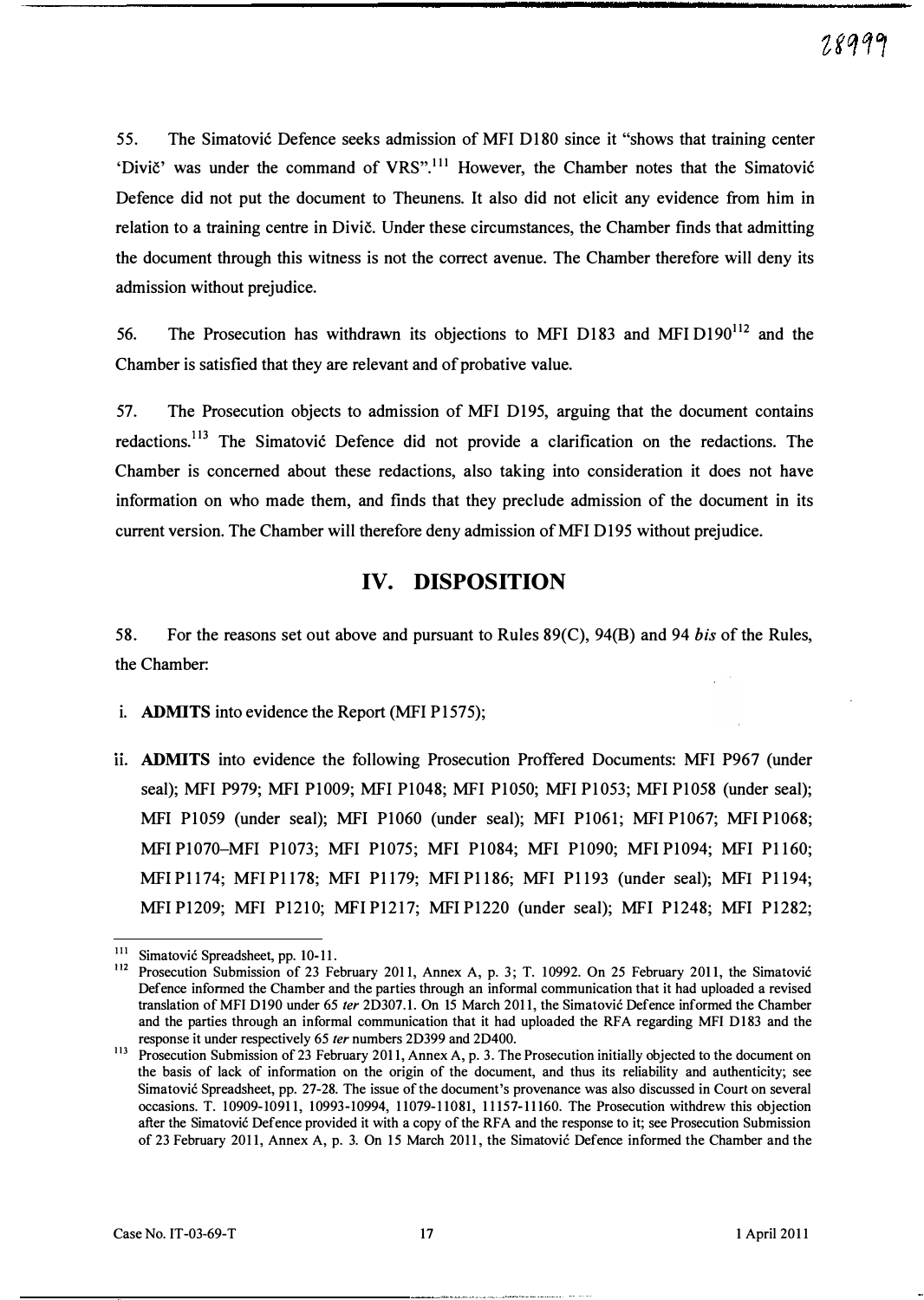MPI P1285; MPI P1302; MPI P1304; MPI P1305; MPI P1339; MPI P1344; MPI P1368; MFI P1374; MFI P1376; MFI P1377; MFI P1382; MFI P1396; MFI P1399–MFI P1402; MPI P1422; MPI P1424; MPI P1435; MPI P1438; MPI PI439 (under seal); MPI P1453;

- iii. ADMITS into evidence Prosecution Proffered Documents MFI P1069 and MFI P1450 on the condition that revised translations are provided within 20 days of the rendering of this decision;
- iv. ADMITS into evidence into an extended form of the following Prosecution Proffered Documents: PI049 (being extended to include page I of the original B/C/S version); MPI PI065 (being extended to include page I of the original B/c/S version); MPI PI159 (being extended to include page I of the original B/c/S version); MPI P1163 (being extended to include pages 2 and 3 of the original B/c/S version), MPI P1181 (being extended to include page I of the original B/c/S version); and MPI PI412 (being extended to include page I of the original B/C/S version) and INSTRUCTS the Prosecution to upload into eCourt only the relevant parts of these documents. The Chamber admits these documents on the condition that a translation is provided for the full extended portion within 20 days of the rendering of this decision;
- v. ADMITS into evidence the specified parts of the following Prosecution Proffered Documents: MFI P1164 (pp. 1, 209-216 of the English translation and the corresponding B/C/S pages); MPI P1345 (pp. I, 105-109 of the English translation and the corresponding B/c/S pages); MPI P1375 (pp. 11-19 and the corresponding B/c/S pages); MPI PI443 (pp. I, 56-71 of the English translation and the corresponding B/C/S pages); MFI P1655 (pp. 1-72 of the original B/C/S/ version and the corresponding revised English translation) (under seal) and INSTRUCTS the Prosecution to upload into eCourt only the relevant parts of these documents;
- vi. ADMITS into evidence the following Simatović Proffered Documents MFI D164; MFI D166; MFI D168; MFI D169; MFI D171–MFI D173; MFI D175; MFI D177–MFI D179; MFI D181; MPI D183; MPI D190; MPI D194; MFI D196-MPI D199; MPI D202;
- vii. DENIES admission of the remaining Proffered Documents;
- Vlll. INSTRUCTS the Prosecution to upload into eCourt only those parts of the original B/C/S version of MFI P1050 that correspond to the English translation already uploaded;

parties through an informal communication that the RFA was uploaded under 65 ter 2D399 and the response under 65 (er 2D400.